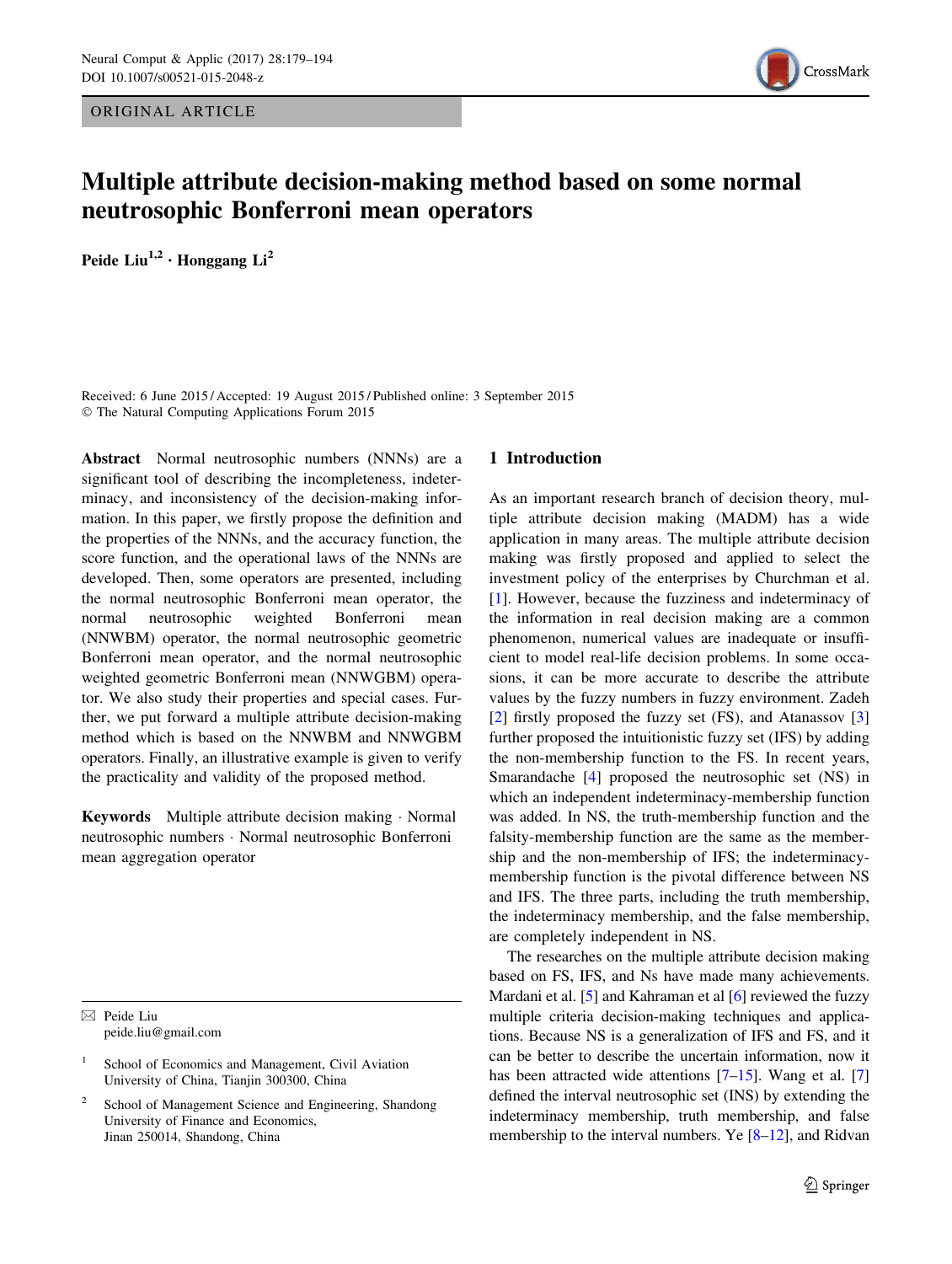and Ahmet [[13\]](#page-14-0) proposed the correlation coefficient, entropy, and similarity measures of NS or INS, respectively. Then, they developed some multiple attribute decisionmaking methods. Bausys et al [[14\]](#page-14-0) proposed an extended COPRAS method for NS. Peng et al. [[15](#page-14-0)] proposed an outranking method for the MADM problems with NS.

In real-life world, the normal distribution is widely applied to a lot of fields. But both the IFS and INS cannot consider the normal distribution, so the researches about the normal fuzzy information are attracting more and more attentions. Yang and Ko [\[16](#page-14-0)] firstly defined the normal fuzzy numbers (NFNs) to express the normal distribution phenomena. NFNs are more reasonable and realistic to express the decision-making information in a random fuzzy environment. Based on the NFNs and IFS, Wang et al. [\[17\]](#page-14-0) proposed the normal intuitionistic fuzzy numbers (NIFNs) and defined its corresponding operations, the stability factor, the score function, and so on. Wang and Li  $[18, 19]$  $[18, 19]$  $[18, 19]$  $[18, 19]$ , Wang et al. [[20](#page-14-0)] further proposed some intuitionistic normal fuzzy aggregation operators and developed some MADM methods based on these operators. However, there have not been researches about the combination of NFNs with NNs.

Now, more and more researchers pay attention to the information aggregation operators, which have become an important research topic  $[18-26]$  $[18-26]$ . Some new extended aggregation operators for NS and INS were proposed [\[27](#page-15-0)– [31](#page-15-0)], and new intuitionistic normal fuzzy aggregation operators were developed [[18–20\]](#page-14-0). However, these operators cannot consider the interrelationships between the attributes. Bonferroni [\[32](#page-15-0)] firstly proposed the Bonferroni mean (BM) operator which can catch the interrelationship between the input arguments, BM has been applied in many application domains and attracted more and more attentions from the researchers. Yager [\[33](#page-15-0)] proposed some generalizations about the BM, such as the ordered weighted averaging (OWA) operator [\[34](#page-15-0)] and Choquet integral [\[35](#page-15-0)]. Yager [[36\]](#page-15-0) and Beliakov et al. [[37\]](#page-15-0) defined another generalized form of BM. Nevertheless, Zhu et al. [[38\]](#page-15-0) proposed the geometric Bonferroni mean (GBM) in which both the BM and geometric mean (GM) are considered.

Up to now, there is no research on the normal neutrosophic decision-making problems considering the interrelationship between the input normal neutrosophic arguments. Therefore, it is necessary to pay more attention to this issue. Because the BM operator can consider the interrelationship between the attributes, the NNNs have the advantages of considering the normal random information and the neutrosophic variables, which can handle the incomplete, inconsistent, and indeterminate information. In this paper, we extend the Bonferroni mean to aggregate the normal neutrosophic variables by combining BM aggregation operator with NNNs. We firstly propose two aggregation operators called the normal neutrosophic Bonferroni mean (NNBM) operator and the normal neutrosophic geometric Bonferroni mean (NNGBM) operator for aggregating the normal neutrosophic numbers. Then, we study some properties of them and discuss some of their special cases. For the situations in which the input arguments have different weight, we then develop the normal neutrosophic weighted Bonferroni mean (NNWBM) operator and the normal neutrosophic weighted geometric Bonferroni mean (NNWGBM) operator, and then, we propose two procedures for multiple attribute decision making under the environments of the NNNs based on the proposed operators.

The remainder of this paper is constructed as follows. In the next section, we introduce some basic concepts of the NNNs, some operational laws, and the prominent characteristics of NNNs. In Sect. [3,](#page-3-0) some aggregation operators on the basis of the normal neutrosophic numbers are proposed, such as the normal neutrosophic Bonferroni mean (NNBM) operator, the normal neutrosophic weighted Bonferroni mean (NNWBM) operator, the normal neutrosophic geometric Bonferroni mean (NNGBM) operator, and the normal neutrosophic weighted geometric Bonferroni mean (NNWGBM) operator, and their properties are discussed. In Sect. [4](#page-10-0), a multiple attribute decision-making method on the basis of the normal neutrosophic weighted Bonferroni mean (NNWBM) operator and the normal neutrosophic weighted geometric Bonferroni mean (NNWGBM) operator was proposed. In Sect. [5](#page-11-0), a numerical example is given to verify the proposed approach and to prove its effectiveness and practicality. In Sect. [6,](#page-14-0) we conclude the paper and give some remarks.

### 2 Preliminaries

# 2.1 The normal fuzzy set and normal intuitionistic fuzzy set

**Definition 1** [[36\]](#page-15-0) Let X be a real number set. A is denoted as  $A = (a, \sigma)$ . If its membership function satisfies:

$$
A(x) = e^{-\left(\frac{x-a}{\sigma}\right)^2} \quad (\sigma > 0)
$$
 (1)

then A is called a normal fuzzy number. The set of all normal fuzzy numbers is denoted as  $N$ .

**Definition 2** [\[37](#page-15-0), [38](#page-15-0)] Suppose X is an ordinary finite nonempty set and  $(a, \sigma) \in \tilde{N}$ ,  $A = \langle (a, \sigma), \mu_A, \nu_A \rangle$  is a normal intuitionistic fuzzy number (NIFN) when its membership function is expressed as:

$$
\mu_A(x) = \mu_A e^{-\left(\frac{x-a}{\sigma}\right)^2}, \quad x \in X,\tag{2}
$$

and its non-membership function is expressed as:

$$
v_A(x) = 1 - (1 - v_A)e^{-\left(\frac{x-a}{\sigma}\right)^2}, \quad x \in X.
$$
 (3)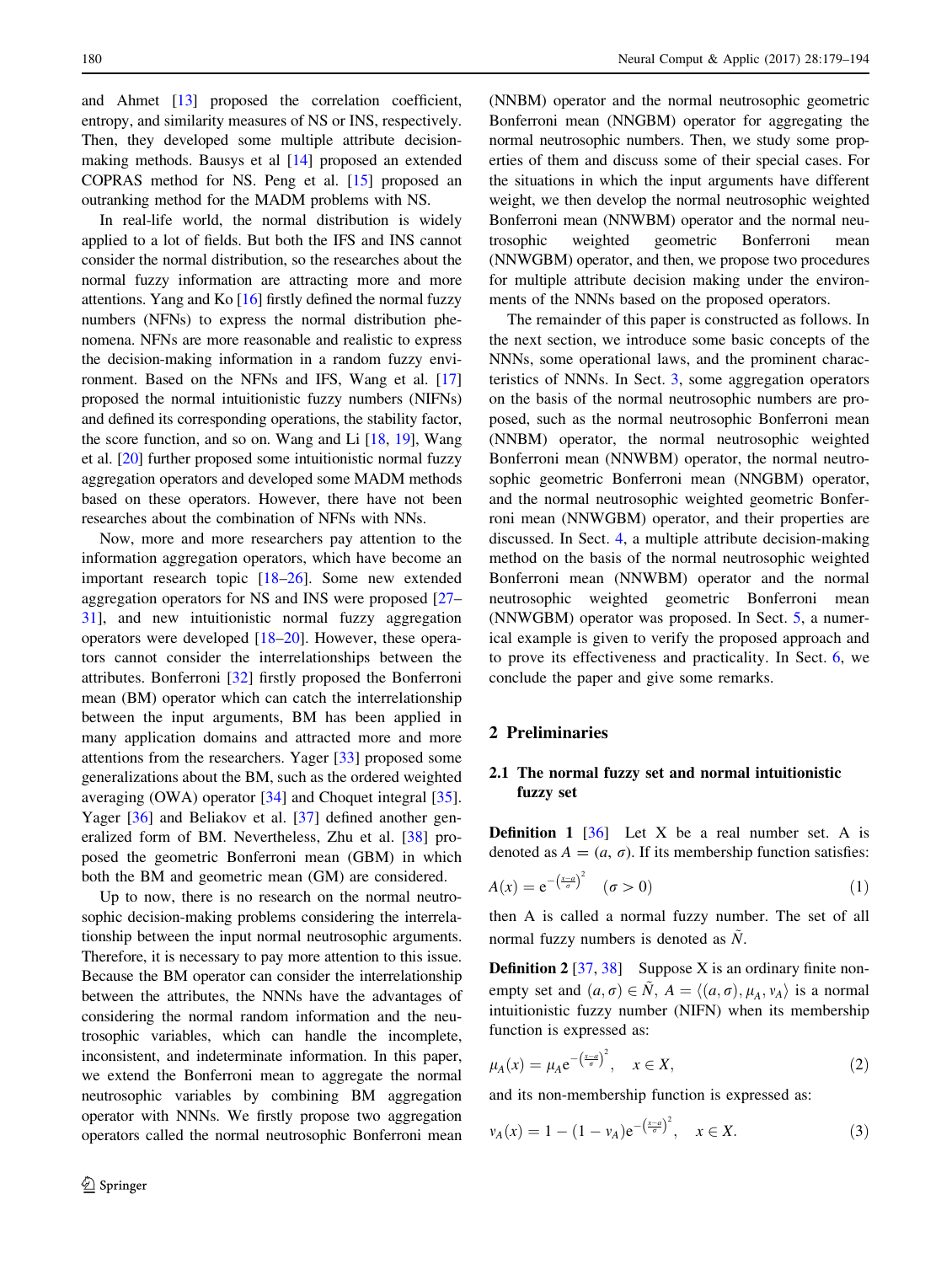where  $0 \le \mu_A(x) \le 1, 0 \le \nu_A(x) \le 1$ , and  $0 \le \mu_A + \nu_A$  $\leq$  1. When  $\mu_A = 1$  and  $v_A = 0$ , the NIFN will become a NFN. Compared to NFNs, the NIFN adds the non-membership function, which expresses the degree of not belonging to (a,  $\sigma$ ). Moreover,  $\pi_A(x) = 1 - \mu_A(x) - \nu_A(x)$  shows the degree of hesitance. The set of NIFNs is denoted by NIFNS.

### 2.2 The neutrosophic set

**Definition 3** [\[4](#page-14-0)] Let X be a universe of discourse, with a generic element in X denoted by x. A neutrosophic number A in X is expressed as:

$$
A(x) = \langle x | (T_A(x), I_A(x), F_A(x)) \rangle \tag{4}
$$

where  $T_A(x)$  is the truth-membership function,  $I_A(x)$  is the indeterminacy-membership function, and  $F_A(x)$  is the falsity-membership function.  $T_A(x)$ ,  $I_A(x)$ , and  $F_A(x)$  are real standard or nonstandard subsets of  $]0^-, 1^+[$ .

There is no restriction on the sum of  $T_A(x)$ ,  $I_A(x)$ , and  $F_A(x)$ , so  $0^- \leq T_A(x) + I_A(x) + F_A(x) \leq 3^+$ .

**Definition 4** [\[7](#page-14-0)] Let X be a universe of discourse, with a generic element in X denoted by x. A single-valued neutrosophic number A in X is

$$
A(x) = \langle x | (T_A(x), I_A(x), F_A(x)) \rangle \tag{5}
$$

where  $T_A(x)$  is the truth-membership function,  $I_A(x)$  is the indeterminacy-membership function, and  $F_A(x)$  is the falsity-membership function. For each point  $x$  in  $X$ , we have  $T_A(x)$ ,  $I_A(x)$ ,  $F_A(x) \in [0, 1]$ , and  $0 \le T_A(x) + I_A(x) +$  $F_A(x) \leq 3$ .

### 2.3 The normal neutrosophic set

**Definition 5** Suppose X is a universe of discourse, with a generic element in X denoted by x, and  $(a, \sigma) \in \tilde{N}$ , a normal neutrosophic number A in X is expressed as:

$$
A(x) = \langle x | (a, \sigma), (T_A(x), I_A(x), F_A(x)) \rangle \tag{6}
$$

where the truth-membership function  $T_A(x)$  satisfies:

$$
T_A(x) = T_A e^{-\left(\frac{x-a}{\sigma}\right)^2}, \quad x \in X,
$$

the indeterminacy-membership function  $I_A(x)$  satisfies:

$$
I_A(x) = 1 - (1 - I_A)e^{-\left(\frac{x-a}{\sigma}\right)^2}, \quad x \in X.
$$

and the falsity-membership function  $F_A(x)$  satisfies:

$$
F_A(x) = 1 - (1 - F_A)e^{-\left(\frac{x-a}{\sigma}\right)^2}, \quad x \in X.
$$

For each point x in X, we have  $T_A(x)$ ,  $I_A(x)$ ,  $F_A($  $x \in [0, 1]$ , and  $0 \le T_A(x) + I_A(x) + F_A(x) \le 3$ . The set of all normal neutrosophic numbers is denoted as  $\tilde{R}$ .

Example 1 The service life of the lamp bulb obeys the normal distribution, the normal fuzzy number is  $N(1000, 302)$ . The experts evaluate whether the service life conforms to the normal distribution. At last, the experts give the evaluation values: The degree of result in range (1000, 302) is 0.6; the degree of result not in range  $(1000, 302)$  is 0.2; and the degree of hesitance is 0.2. So, the final evaluation result about the service life of the lamp bulb is  $A = \langle (1000, 302), (0.6, 0.2, 0.2) \rangle$ .

**Definition 6** Let  $\tilde{a}_1 = \langle (a_1, \sigma_1), (T_1, I_1, F_1) \rangle$  and  $\tilde{a}_2 =$  $\langle (a_2, \sigma_2), (T_2, I_2, F_2) \rangle$  be two NNNs; then, the Euclidean distance between  $\tilde{a}_1$  and  $\tilde{a}_2$  is defined as follows:

$$
d(x,y) = \frac{1}{4} \sqrt{\frac{\left[ \left(2 + T_1^L - I_1^L - F_1^L\right) a_1 - \left(2 + T_2^L - I_2^L - F_2^L\right) a_2\right]^2}{+\frac{1}{2} \left(2 + T_1^L - I_1^L - F_1^L\right) \sigma_1 - \left(2 + T_2^L - I_2^L - F_2^L\right) \sigma_2}}
$$
\n(7)

According to the operational laws defined by Wang et al. [\[19](#page-14-0)], we can give the following definition.

**Definition 7** Let  $\tilde{a}_1 = \langle (a_1, \sigma_1), (T_1, I_1, F_1) \rangle$  and  $\tilde{a}_2 =$  $\langle (a_2, \sigma_2), (T_2, I_2, F_2) \rangle$  be two NNNs; then, the operational rules are defined as follows:

(1) 
$$
\tilde{a}_1 \oplus \tilde{a}_2 = \langle (a_1 + a_2, \sigma_1 + \sigma_2),
$$
  
\n $(T_1 + T_2 - T_1 T_2, I_1 I_2, F_1 F_2) \rangle$  (8)

$$
(2) \tilde{a}_1 \otimes \tilde{a}_2 = \left\langle \left( a_1 a_2, a_1 a_2 \sqrt{\frac{\sigma_1^2}{a_1^2} + \frac{\sigma_2^2}{a_2^2}} \right), \left( T_1 T_2, I_1 + I_2 - I_1 I_2, F_1 + F_2 - F_1 F_2) \right\rangle \right\rangle \tag{9}
$$

(3) 
$$
\lambda \tilde{a}_1 = \langle (\lambda a_1, \lambda \sigma_1), \left(1 - (1 - T_1)^{\lambda}, I_1^{\lambda}, F_1^{\lambda}\right) \rangle \quad \lambda > 0
$$
 (10)

(4) 
$$
\tilde{a}_1^{\lambda} = \left\langle (a_1^{\lambda}, \lambda^{1/2} a_1^{\lambda - 1} \sigma_1), (T_1^{\lambda}, 1 - (1 - I_1)^{\lambda}, 1 - (1 - F_1)^{\lambda}) \right\rangle
$$
  
 $\lambda > 0$  (11)

**Theorem 1** Let  $\tilde{a}_1 = \langle (a_1, \sigma_1), (T_1, I_1, F_1) \rangle$  and  $\tilde{a}_2 =$  $\langle (a_2, \sigma_2), (T_2, I_2, F_2) \rangle$  be two NNNs, and  $\eta$ ,  $\eta_1$ ,  $\eta_2 > 0$ ; then, we have

$$
(1) \tilde{a}_1 \oplus \tilde{a}_2 = \tilde{a}_2 \oplus \tilde{a}_1 \tag{12}
$$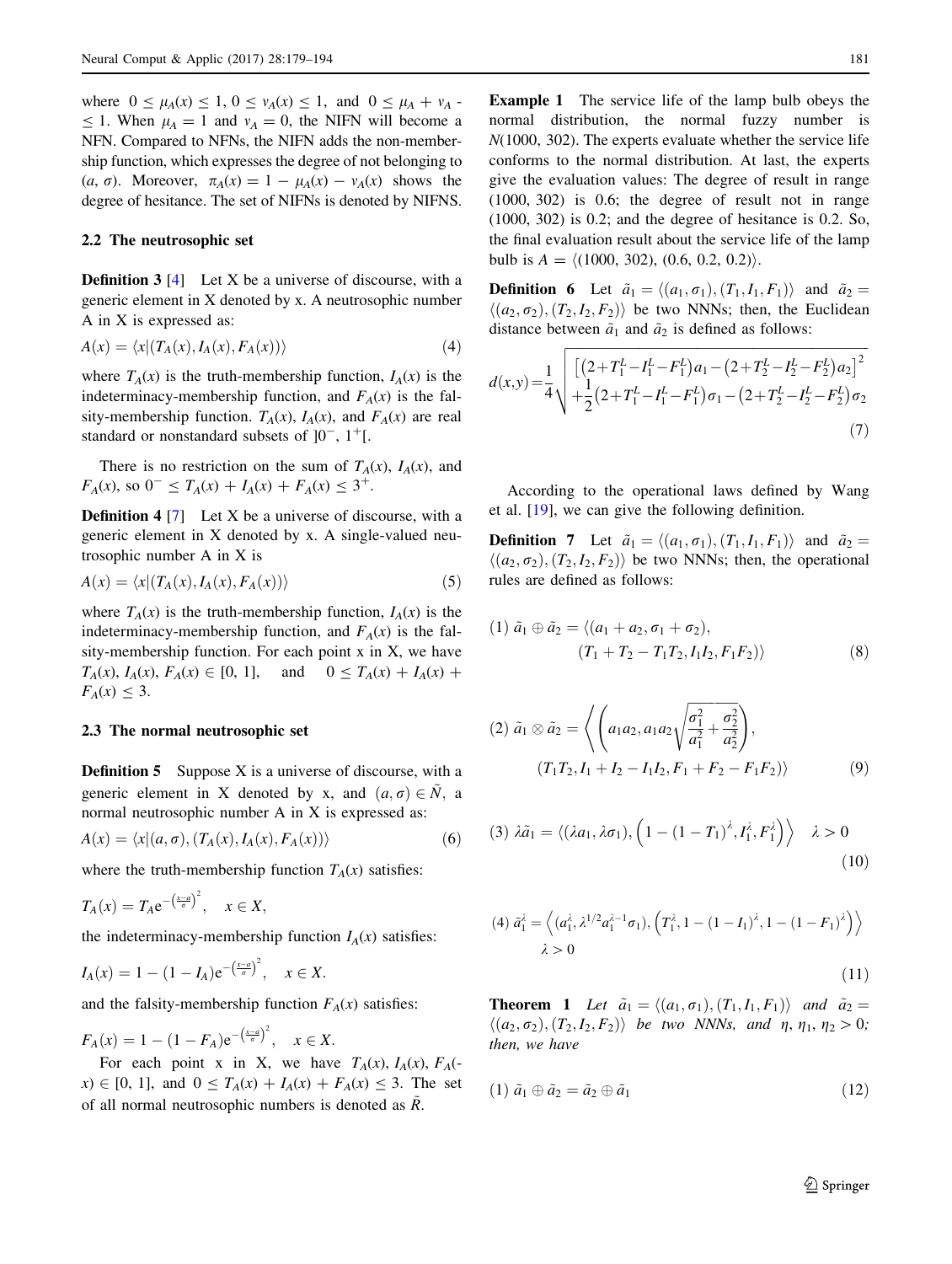<span id="page-3-0"></span> $\tilde{a}_1 \otimes \tilde{a}_2 = \tilde{a}_2 \otimes \tilde{a}_1$ (13)

$$
(3) \ \eta(\tilde{a}_1 \oplus \tilde{a}_2) = \eta \tilde{a}_1 \oplus \eta \tilde{a}_2 \tag{14}
$$

$$
(4) \eta_1 \tilde{a}_1 \oplus \eta_2 \tilde{a}_1 = (\eta_1 + \eta_2) \tilde{a}_1 \tag{15}
$$

$$
(5) \tilde{a}_1^{\eta} \otimes \tilde{a}_2^{\eta} = (\tilde{a}_1 \otimes \tilde{a}_2)^{\eta} \tag{16}
$$

(6) 
$$
\tilde{a}_1^{\eta_1} \otimes \tilde{a}_1^{\eta_2} = \tilde{a}_1^{\eta_1 + \eta_2}
$$
 (17)

**Definition 8** Let  $\tilde{a}_k = \langle (a_k, \sigma_k), (T_k, I_k, F_k) \rangle$  be a NNN, and then, its score function is

$$
s_1(\tilde{a}_k) = a_k(2 + T_k - I_k - F_k),
$$
  
\n
$$
s_2(\tilde{a}_k) = \sigma_k(2 + T_k - I_k - F_k)
$$
\n(18)

and its accuracy function is

$$
h_1(\tilde{a}_k) = a_k(2 + T_k - I_k + F_k),
$$
  
\n
$$
h_2(\tilde{a}_k) = \sigma_k(2 + T_k - I_k + F_k)
$$
\n(19)

**Definition 9** Let  $\tilde{a}_1 = \langle (a_1, \sigma_1), (T_1, I_1, F_1) \rangle$  and  $\tilde{a}_2 =$  $\langle (a_2, \sigma_2), (T_2, I_2, F_2) \rangle$  be two NNNs, the values of score functions of  $\tilde{a}_1$  and  $\tilde{a}_2$  are  $s_1(\tilde{a}_1), s_2(\tilde{a}_1)$ , and  $s_1(\tilde{a}_2), s_2(\tilde{a}_2)$ , and the values of accuracy functions of  $\tilde{a}_1$  and  $\tilde{a}_2$  are  $h_1(\tilde{a}_1), h_2(\tilde{a}_1)$ , and  $h_1(\tilde{a}_2), h_2(\tilde{a}_2)$ , respectively. Then, there will be:

\n- (1) If 
$$
s_1(\tilde{a}_1) > s_1(\tilde{a}_2)
$$
, then  $\tilde{a}_1 > \tilde{a}_2$ ;
\n- (2) If  $s_1(\tilde{a}_1) = s_1(\tilde{a}_2)$ , then
\n

\n- ① If 
$$
h_1(\tilde{a}_1) > h_1(\tilde{a}_2)
$$
, then  $\tilde{a}_1 > \tilde{a}_2$ ;
\n- ② If  $h_1(\tilde{a}_1) = h_1(\tilde{a}_2)$ , then
\n

(i) If 
$$
s_2(\tilde{a}_1) < s_2(\tilde{a}_2)
$$
, then  $\tilde{a}_1 > \tilde{a}_2$ ;

(ii) If  $s_2(\tilde{a}_1) = s_2(\tilde{a}_2)$ , then

(a) If 
$$
h_2(\tilde{a}_1) < h_2(\tilde{a}_2)
$$
, then  $\tilde{a}_1 > \tilde{a}_2$ ;

(b) If 
$$
h_2(\tilde{a}_1) = h_2(\tilde{a}_2)
$$
, then  $\tilde{a}_1 = a_2$ .

## 3 Normal neutrosophic Bonferroni mean operators

#### 3.1 NNBM and NNWBM operators

Bonferroni [[32\]](#page-15-0) firstly introduced the Bonferroni mean (BM) which can provide the aggregation between the max and min operators and the logical "or" and "and" operators. However the Bonferroni mean (BM) operator [\[32](#page-15-0)] has mostly been used in the situation where the input arguments are the nonnegative real numbers. In this section, we will study the BM operator under the environments of NNNs. Based on the definition of BM [[32\]](#page-15-0), we define the Bonferroni mean operator of NNNs as follows:

**Definition 10** [\[32](#page-15-0)] Suppose  $p, q > 0$  and  $\{\tilde{a}_1, \tilde{a}_2, \ldots, \tilde{a}_m\}$ is a set of NNNs. The Bonferroni mean operator of NNNs is defined as

NNBM<sup>p,q</sup>(
$$
\tilde{a}_1, \tilde{a}_2, ..., \tilde{a}_m
$$
) = 
$$
\left( \frac{1}{m(m-1)} \sum_{\substack{i,j=1 \ i \neq j}}^m \tilde{a}_i^p \tilde{a}_j^q \right)^{\frac{1}{p+q}}
$$
(20)

**Theorem** 2 Let  $\tilde{a}_k = \langle (a_k, \sigma_k), (T_k, I_k, F_k) \rangle$   $(k =$  $1, 2, \ldots, m$ ) be a set of NNNs; then, the result aggregated from Definition 10 will be still a NNN, and even

$$
NNBM^{p,q}(\tilde{a}_{1}, \tilde{a}_{2},..., \tilde{a}_{m}) = \left\langle \left( \left( \frac{1}{m(m-1)} \sum_{\substack{i,j=1 \ i \neq j}}^{m} a_{i}^{p} a_{j}^{q} \right)^{\frac{1}{p+q}} , \frac{\left( \sum_{i,j=1 \ i \neq j}^{m} a_{i}^{p} a_{j}^{q} \right)^{\left( \frac{1}{p+q}-1 \right)} \sum_{i,j=1 \ i \neq j}^{m} a_{i}^{p} a_{j}^{q-1} \left( p a_{j}^{2} \sigma_{i}^{2} + q a_{i}^{2} \sigma_{j}^{2} \right)^{\frac{1}{2}}}{\sqrt{p+q}^{(p+q)} \sqrt{m(m-1)}}
$$
\n
$$
\left( \left( 1 - \left( \prod_{\substack{i,j=1 \ i \neq j}}^{m} \left( 1 - T_{i}^{p} T_{j}^{q} \right) \right)^{\frac{1}{m(m-1)}} \right)^{\frac{1}{p+q}}, 1 - \left( 1 - \left( \prod_{\substack{i,j=1 \ i \neq j}}^{m} \left( 1 - (1 - I_{i})^{p} (1 - I_{j})^{q} \right) \right)^{\frac{1}{m(m-1)}} \right)^{\frac{1}{p+q}},
$$
\n
$$
1 - \left( 1 - \left( \prod_{\substack{i,j=1 \ i \neq j}}^{m} \left( 1 - (1 - F_{i})^{p} (1 - F_{j})^{q} \right) \right)^{\frac{1}{m(m-1)}} \right)^{\frac{1}{p+q}} \right\rangle \right\rangle
$$
\n(21)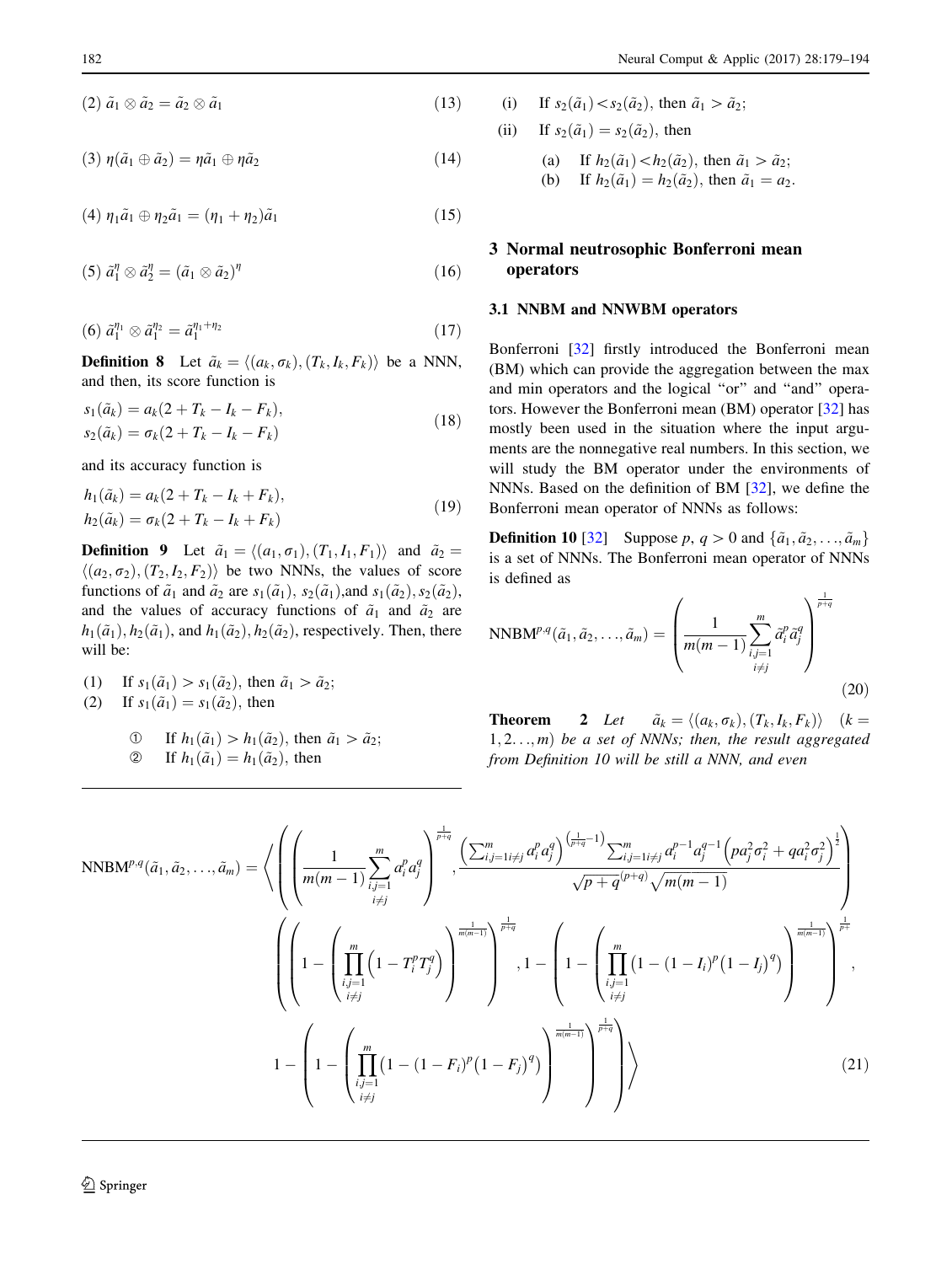Proof By the operational rules of the NNNs, we have

$$
\tilde{a}_i^p = \left(a_i^p, p^{\frac{1}{2}} a_i^{p-1} \sigma_i\right), \left(T_i^p, 1 - (1 - I_i)^p, 1 - (1 - F_i)^p\right)
$$

$$
\tilde{a}_j^q = \left(a_j^q, p^{\frac{1}{2}} a_j^{q-1} \sigma_j\right), \left(T_j^q, 1 - (1 - I_j)^q, 1 - (1 - F_j)^q\right)
$$

and

$$
\tilde{a}_i^p \otimes \tilde{a}_j^q = \left\langle \left( a_i^p a_j^q, a_i^{p-1} a_j^{q-1} \left( p a_j^2 \sigma_i^2 + q a_i^2 \sigma_j^2 \right)^{\frac{1}{2}} \right), \\ \left( T_i^p T_j^q, 1 - (1 - I_i)^p (1 - I_j)^q, 1 - (1 - F_i)^p (1 - F_j)^q \right) \right\rangle
$$

then

$$
\sum_{\substack{i,j=1 \ i \neq j}}^m \tilde{a}_i^p \otimes \tilde{a}_j^q = \left\langle \left( \sum_{\substack{i,j=1 \ i \neq j}}^m a_i^p a_j^q, \sum_{\substack{i,j=1 \ i \neq j}}^m a_i^{p-1} a_j^{q-1} \left( p a_j^2 \sigma_i^2 + q a_i^2 \sigma_j^2 \right)^{\frac{1}{2}} \right) \right\rangle
$$

$$
\left( 1 - \prod_{\substack{i,j=1 \ i \neq j}}^m \left( 1 - T_i^p T_j^q \right), \prod_{\substack{i,j=1 \ i \neq j}}^m 1 - (1 - I_i)^p (1 - I_j)^q, \sum_{\substack{i,j=1 \ i \neq j}}^m 1 - (1 - F_i)^p (1 - F_j)^q \right) \right\rangle
$$

and

$$
\frac{1}{m(m-1)} \sum_{\substack{i,j=1 \ i \neq j}}^m \tilde{a}_i^p \otimes \tilde{a}_j^q = \left\langle \left( \frac{1}{m(m-1)} \sum_{\substack{i,j=1 \ i \neq j}}^m a_i^p a_j^q, \frac{1}{m(m-1)} \sum_{\substack{i,j=1 \ i \neq j}}^m a_i^{p-1} a_j^{q-1} \left( p a_j^2 \sigma_i^2 + q a_i^2 \sigma_j^2 \right)^{\frac{1}{2}} \right),
$$
\n
$$
\left( 1 - \left( 1 - \left( 1 - \prod_{\substack{i,j=1 \ i \neq j}}^m \left( 1 - T_i^p T_j^q \right) \right) \right)^{1/m(m-1)}, \left( \prod_{\substack{i,j=1 \ i \neq j}}^m \left( 1 - (1 - I_i)^p (1 - I_j)^q \right) \right)^{1/m(m-1)},
$$
\n
$$
\left( \prod_{\substack{i,j=1 \ i \neq j}}^m \left( 1 - (1 - F_i)^p (1 - F_j)^q \right) \right)^{1/m(m-1)} \right) \right\rangle
$$

then,

$$
\left(\frac{1}{m(m-1)}\sum_{\substack{i,j=1 \ i \neq j}}^m \tilde{a}_i^p \otimes \tilde{a}_j^q\right)^{1/(p+q)} = \left\langle \left(\left(\frac{1}{m(m-1)}\sum_{\substack{i,j=1 \ i \neq j}}^m a_i^p a_j^q\right)^{\frac{1}{p+q}} , \frac{\left(\sum_{\substack{i,j=1 \ i \neq j}}^m a_i^p a_j^q\right)^{\left(\frac{1}{p+q}-1\right)} \sum_{\substack{i,j=1 \ i \neq j}}^m a_i^p a_j^q}{\sqrt{p+q}^{(p+q)} \sqrt{m}(m-1)}\right)^{\frac{1}{m(m-1)}} \right\} ,
$$
  

$$
\left(\left(1 - \left(\prod_{\substack{i,j=1 \ i \neq j}}^m \left(1-T_i^p T_j^q\right)\right)^{\frac{1}{m(m-1)}}\right)^{\frac{1}{p+q}}, 1 - \left(1 - \left(\prod_{\substack{i,j=1 \ i \neq j}}^m \left(1-(1-I_i)^p(1-I_j)^q\right)\right)^{\frac{1}{m(m-1)}}\right)^{\frac{1}{p+q}},
$$
  

$$
1 - \left(1 - \left(\prod_{\substack{i,j=1 \ i \neq j}}^m \left(1-(1-F_i)^p(1-F_j)^q\right)\right)^{\frac{1}{m(m-1)}}\right)^{\frac{1}{p+q}}\right)\right\rangle
$$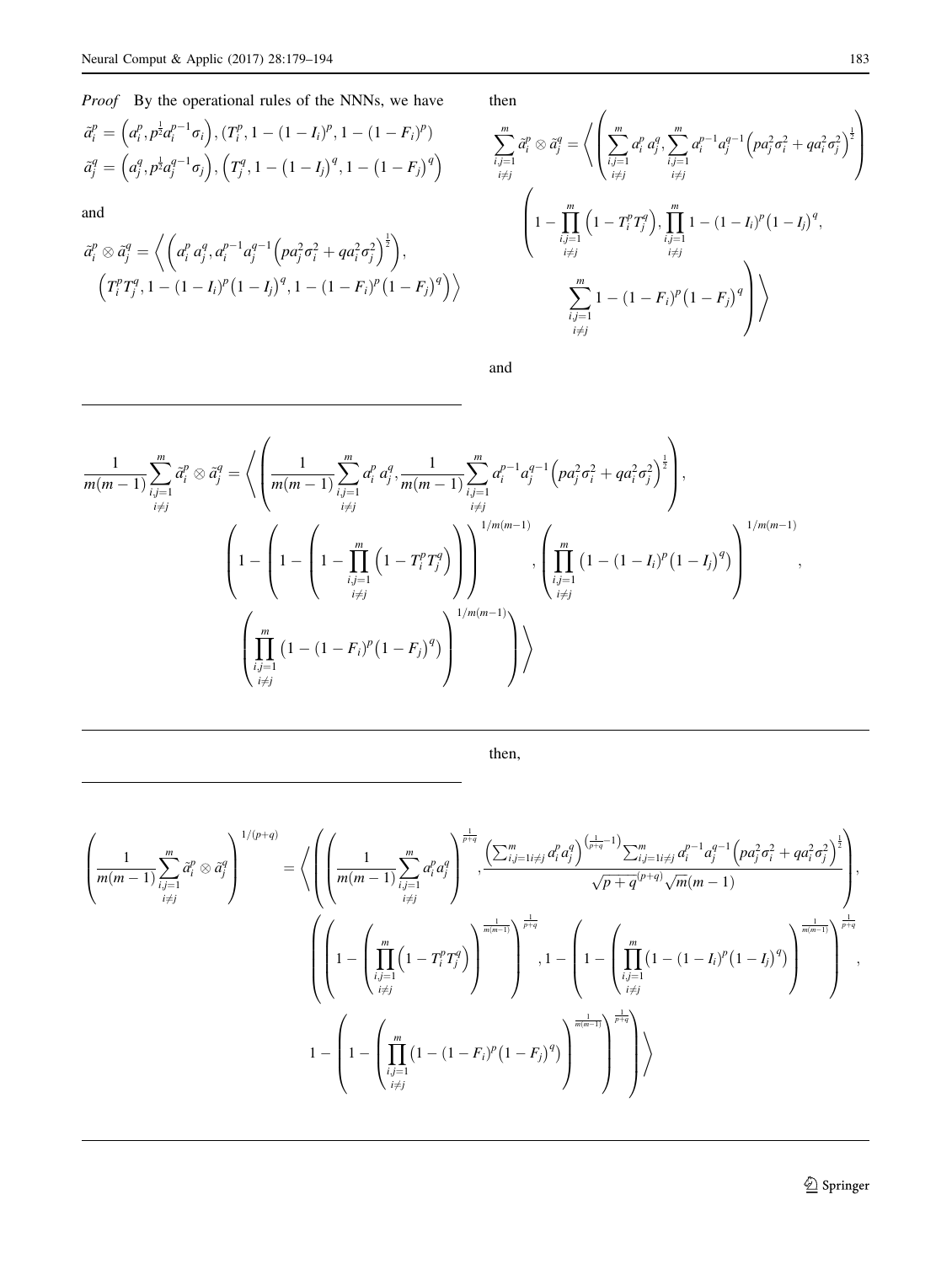which completes the proof of the theorem 2.

In the following, we will discuss some properties of NNBM operator as follows:

**Theorem 3** (Idempotency) Let  $\{\tilde{a}_1, \tilde{a}_2, \ldots, \tilde{a}_m\}$  be a set of NNNs, if all  $\tilde{a}_k$   $(k = 1, 2, \ldots, m)$  are equal, i.e.,  $\tilde{a}_k$  =  $\tilde{a}$   $(k = 1, 2, ..., m)$ , then

 $NNBM(\tilde{a}_1, \tilde{a}_2, \ldots, \tilde{a}_m) = \tilde{a}$ 

*Proof* Since  $\tilde{a}_k = \tilde{a}$   $(k = 1, 2, ..., m)$ , then according to Definition 10,

$$
\begin{split} \text{NNBM}^{p,q}(\tilde{a}_1, \tilde{a}_2, \dots, \tilde{a}_m) \\ &= \left( \frac{1}{m(m-1)} \sum_{\substack{i,j=1 \\ i \neq j}}^m \tilde{a}_i^p \otimes \tilde{a}_j^q \right)_{i \neq j}^{\frac{1}{p+q}} = \left( \frac{1}{m(m-1)} \sum_{\substack{i,j=1 \\ i \neq j}}^m \tilde{a}^p \otimes \tilde{a}^q \right)_{i \neq j}^{\frac{1}{p+q}} \\ &= \left( \frac{1}{m(m-1)} \sum_{\substack{i,j=1 \\ i \neq j}}^m \tilde{a}^{(p+q)} \right)_{i \neq j}^{\frac{1}{p+q}} = \left( \tilde{a}^{(p+q)} \right)^{\frac{1}{p+q}} = \tilde{a} \end{split}
$$

which completes the proof of theorem 3.

**Theorem 4** (Commutativity) Let  $\tilde{a}'_k$  ( $k = 1, 2, ..., m$ ) is any permutation of  $\tilde{a}_k$   $(k = 1, 2, \ldots, m)$ . Then,

NNBM(
$$
\tilde{a}_1, \tilde{a}_2, ..., \tilde{a}_m
$$
) = NNBM( $\tilde{a}'_1, \tilde{a}'_2, ..., \tilde{a}'_m$ )  
\nProof Let NNBM<sup>p,q</sup>( $\tilde{a}_1, \tilde{a}_2, ..., \tilde{a}_m$ ) = ( $\frac{1}{m(m-1)} \sum_{i,j=1}^m i \neq j$   
\n $\tilde{a}_i^p \tilde{a}_j^q$ ) $\frac{1}{p+q}$ 

$$
\text{NNBM}^{p,q}\big(\tilde{a}'_1, \tilde{a}'_2, \ldots, \tilde{a}'_m\big) = \left(\frac{1}{m(m-1)}\sum_{\substack{i,j=1 \ i \neq j}}^m \tilde{a}'^p_i \tilde{a}'^q_j\right)^{\frac{1}{p+q}}
$$

Since  $\{\tilde{a}'_1, \tilde{a}'_2, \ldots, \tilde{a}'_m\}$  is any permutation of  $\{\tilde{a}'_1, \tilde{a}'_2, \ldots, \tilde{a}'_m\}$ , then we have  $\sum_{i,j=1 i \neq j}^m \tilde{a}'_i \tilde{a}^q_j =$ <br> $\sum_{j=1}^m a' p a' q$  $\sum_{i,j=1}^m i \neq j \tilde{a}_i^p \tilde{a}_j^q$  $\tilde{a}_i^{\prime p} \tilde{a}_j^{\prime q}$ . Thus,

 $NNBM(\tilde{a}'_1, \tilde{a}'_2, \ldots, \tilde{a}'_m) = NNBM(\tilde{a}'_1, \tilde{a}'_2, \ldots, \tilde{a}'_m)$  which completes the proof of the theorem 4.

Now we discuss some special cases of the NNBM by assigning different values to the parameters  $p$ ,  $q$ :

(1) If  $q = 0$ , then

NNBM<sup>p,0</sup>(
$$
\tilde{a}_1, \tilde{a}_2, ..., \tilde{a}_m
$$
) =  $\left(\frac{1}{m} \sum_{i=1}^m \tilde{a}_i^p\right)^{\frac{1}{p}}$  (22)

which we call it the normal neutrosophic generalized mean (NNGM) operator.

(2) If 
$$
p = 1
$$
 and  $q = 0$ , then

NNBM<sup>1,0</sup>(
$$
\tilde{a}_1, \tilde{a}_2, ..., \tilde{a}_m
$$
) =  $\frac{1}{m} \sum_{i=1}^{m} \tilde{a}_i$  (23)

which we call it the normal neutrosophic mean (NNM) operator.

(3) If  $p = 2$  and  $q = 0$ , then

NNBM<sup>2,0</sup>(
$$
\tilde{a}_1, \tilde{a}_2, ..., \tilde{a}_m
$$
) =  $\left(\frac{1}{m} \sum_{i=1}^{m} \tilde{a}_i^2\right)^{\frac{1}{2}}$  (24)

which we call it the normal neutrosophic square mean (NNSM) operator.

(4) If  $p = 1$  and  $q = 1$ , then

NNBM<sup>1,1</sup>(
$$
\tilde{a}_1, \tilde{a}_2, ..., \tilde{a}_m
$$
) = 
$$
\left(\frac{1}{m(m-1)}\sum_{\substack{i,j=1 \ i \neq j}}^m \tilde{a}_i \tilde{a}_j\right)^{\frac{1}{2}}
$$
(25)

which we call it the normal neutrosophic interrelated square mean (NNISM) operator.

The NNBM operator just considers the relationship of the aggregated arguments but ignores the importance of their weights. In the following, we will define another Bonferroni mean operator, the normal neutrosophic weighted Bonferroni mean (NNWBM) operator, to overcome the shortcoming.

**Definition 11** Let  $\{\tilde{a}_1, \tilde{a}_2, \ldots, \tilde{a}_m\}$  be a set of NNNs. The weighted Bonferroni mean operator of NNNs is defined as

 $NNWBM^{p,q}(\tilde{a}_1, \tilde{a}_2, \ldots, \tilde{a}_m)$  $\overline{1}$ 

$$
= \left(\frac{1}{m(m-1)}\sum_{\substack{i,j=1 \ i\neq j}}^m (w_i \, \tilde{a}_i)^p \otimes (w_j \, \tilde{a}_j)^q\right)^{\frac{1}{p+q}}
$$
(26)

where  $w = (w_1, w_2, ..., w_m)^T$  is the weight vector of NNNs.  $\tilde{a}_k$   $(k = 1, 2, ..., m)$   $0 \le w_k \le 1$   $(k = 1, 2, ..., m)$  and  $\sum_{k=1}^{m} w_k = 1.$ 

**Theorem** 5 Let  $\tilde{a}_k = \langle (a_k, \sigma_k), (T_k, I_k, F_k) \rangle \rangle$  (k =  $1, 2, \ldots, m$  be a set of the NNNs; then, the result aggregated based on the Definition 11 will be still a NNN, and even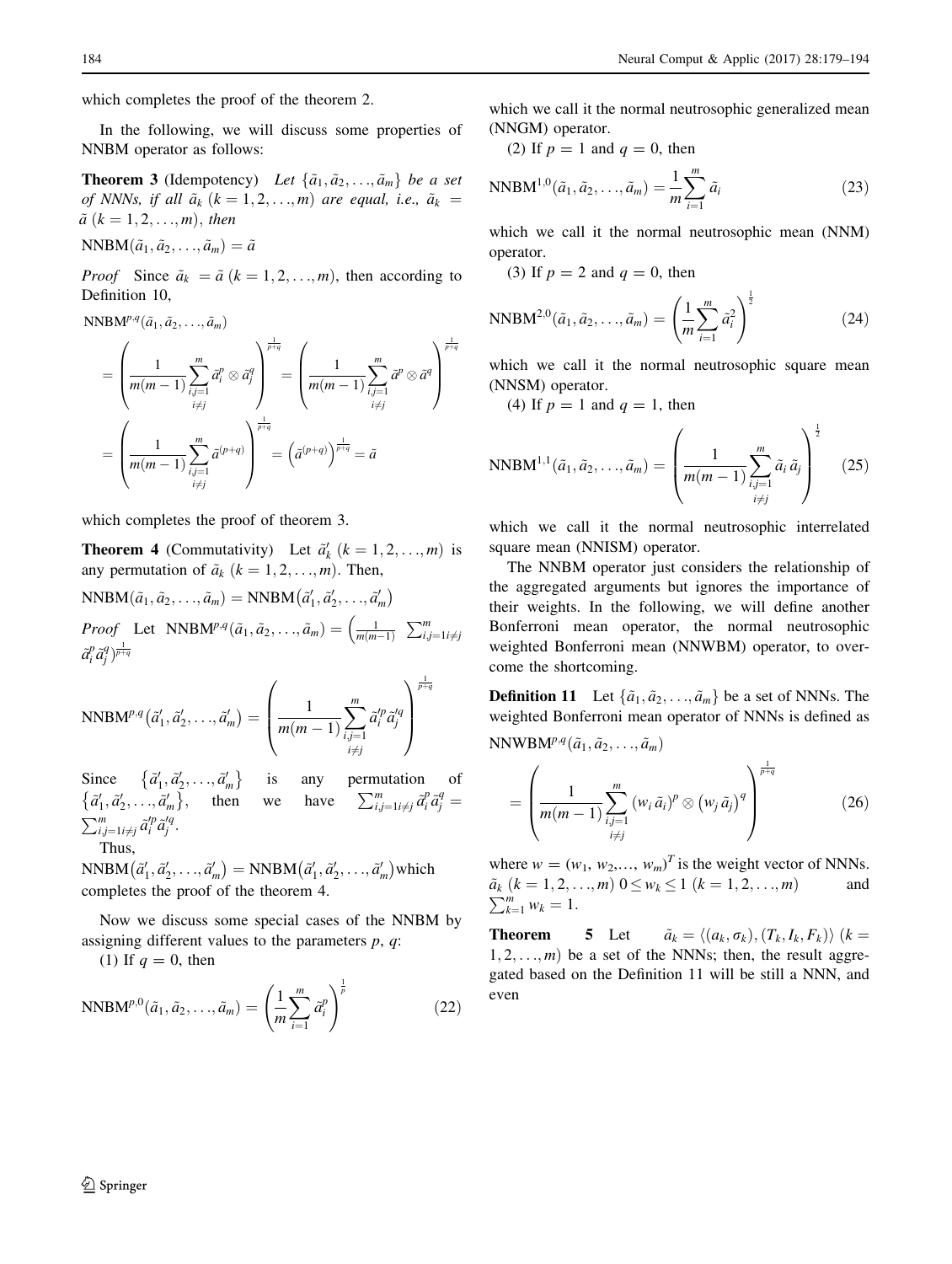$$
\left(\frac{1}{m(m-1)}\sum_{\substack{i,j=1 \ i\neq j}}^m (w_i \tilde{a}_i)^p \otimes (w_j \tilde{a}_j)^q\right)^{\frac{1}{p+q}} = \left\langle \left(\left(\frac{1}{n(n-1)}\sum_{\substack{i,j=1 \ i\neq j}}^n (w_i a_i)^p \otimes (w_j a_j)^q\right)^{\frac{1}{p+q}},\right.\right.
$$
\n
$$
\frac{\left(\sum_{\substack{i,j=1 \ i\neq j}}^n (w_i a_i)^p \otimes (w_j a_j)^q\right)^{\left(\frac{1}{p+q}-1\right)} \sum_{\substack{i,j=1 \ i\neq j}}^n (w_i a_i)^{p-1} \otimes (w_j a_j)^{q-1} \left(p(w_j a_j)^2 (w_i \sigma_i)^2 + q(w_i a_i)^2 (w_j \sigma_j)^2\right)^{\frac{1}{2}}}{\sqrt{p+q}^{(p+q)}\sqrt{n}(n-1)}\right),
$$
\n
$$
\left(1 - \left(\prod_{\substack{i,j=1 \ i\neq j}}^n (1 - (1 - (1 - T_i))^{w_i p} \otimes (1 - (1 - T_j))^{w_j q})\right)^{\frac{1}{m(n-1)}}\right)^{\frac{1}{p+q}},
$$
\n
$$
1 - \left(1 - \left(\prod_{\substack{i,j=1 \ i\neq j}}^n (1 - (1 - T_i^{w_i})^p (1 - T_j^{w_j})^q)\right)^{\frac{1}{m(n-1)}}\right)^{\frac{1}{p+q}}, 1 - \left(1 - \left(\prod_{\substack{i,j=1 \ i\neq j}}^n (1 - (1 - F_i^{w_i})^p (1 - F_j^{w_j})^q)\right)^{\frac{1}{m(n-1)}}\right)^{\frac{1}{p+q}}\right)\right)\right)
$$
\n(27)

The NNWBM operator has the following properties:

**Theorem 6** (Idempotency) Let  $\{\tilde{a}_1, \tilde{a}_2, \ldots, \tilde{a}_m\}$  be a collection of NNNs, if all  $\tilde{a}_k$   $(k = 1, 2, \ldots, m)$  are equal, i.e.,  $\tilde{a}_k = \tilde{a}(k = 1, 2, \ldots, m)$ , for all k, then  $NNWBM(\tilde{a}_1, \tilde{a}_2, \ldots, \tilde{a}_m) = \tilde{a}$ 

The proof of the Theorem 6 can be easily completed with the same way as the Theorem 3.

**Theorem 7** (Commutativity) Let  $\tilde{a}'_k$  ( $k = 1, 2, ..., m$ ) is any permutation of  $\tilde{a}_k$   $(k = 1, 2, \ldots, m)$ . Then,

 $NNWBM(\tilde{a}_1, \tilde{a}_2, \ldots, \tilde{a}_m) = NNWBM(\tilde{a}'_1, \tilde{a}'_2, \ldots, \tilde{a}'_m)$ 

The proof of the Theorem 7 can be easily completed with the same way as the Theorem 4.

### 3.2 NNGBM and NNWGBM operators

**Definition 12** Suppose  $p, q > 0$  and  $\{\tilde{a}_1, \tilde{a}_2, \ldots, \tilde{a}_m\}$  be a set of NNNs. The geometric Bonferroni mean operator of the NNNs is defined as

$$
NNGBM^{p,q}(\tilde{a}_1, \tilde{a}_2, \dots, \tilde{a}_m) = \frac{1}{p+q} \left( \prod_{\substack{i,j=1 \ i \neq j}}^m (p \, \tilde{a}_i + q \, \tilde{a}_j) \right)^{\frac{1}{m(m-1)}}
$$
\n(28)

**Theorem 8** Let  $\tilde{a}_k = \langle (a_k, \sigma_k), (T_k, I_k, F_k) \rangle$   $(k =$  $1, 2, \ldots, m$  be a set of the NNNs; then, the result aggregated based on the Definition 12 will be still a NNN, and even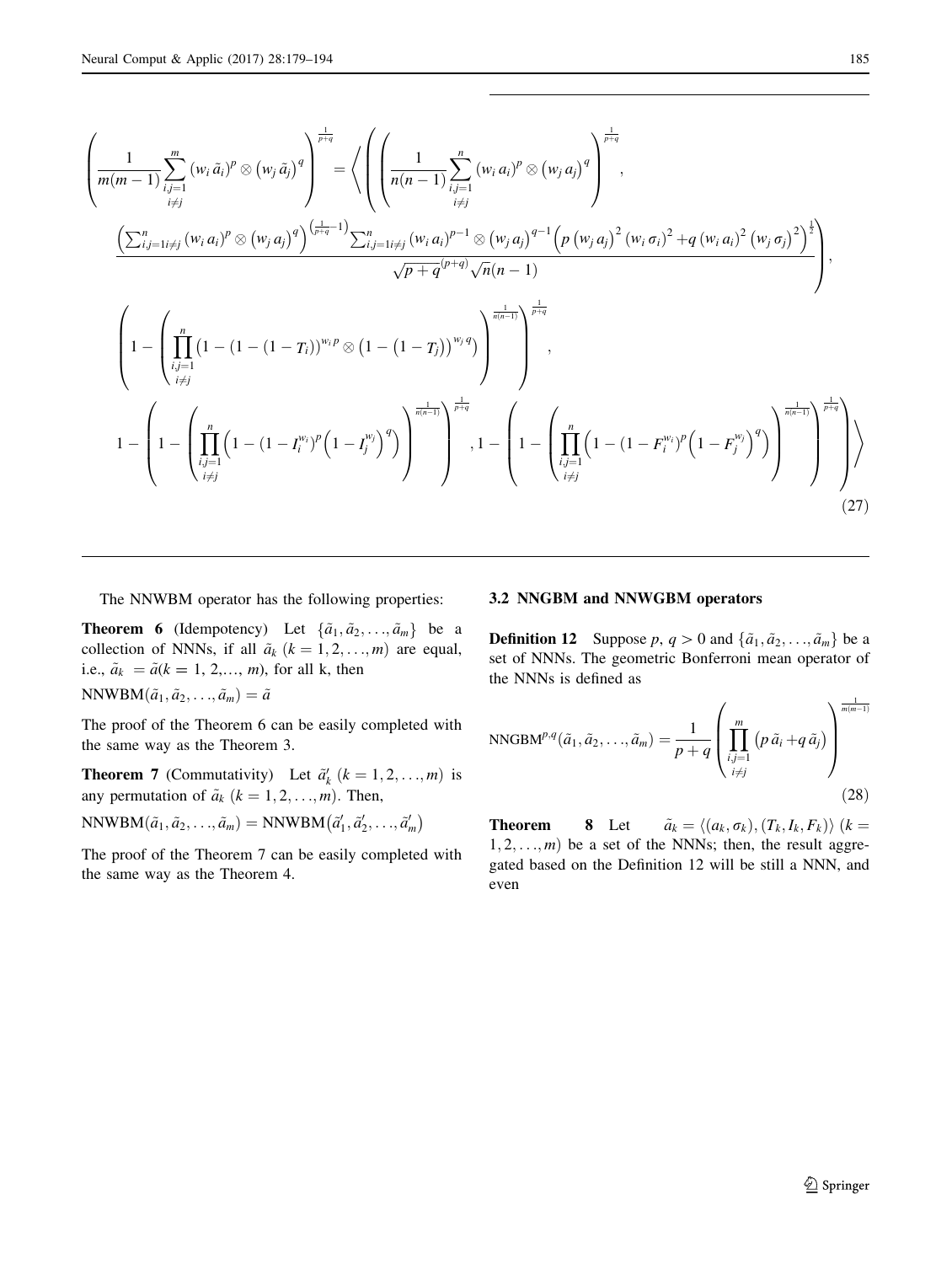$$
NNGBM^{p,q}(\tilde{a}_1, \tilde{a}_2, \dots, \tilde{a}_m) = \left\langle \left( \frac{1}{p+q} \prod_{\substack{i,j=1 \ i \neq j}}^m (p \, a_i + q \, a_j)^{1/m(m-1)}, \frac{1}{p+q} \left( \frac{1}{m(m-1)} \sum_{\substack{i,j=1 \ i \neq j}}^m \frac{(p \, \sigma_i + q \, \sigma_j)^2}{(p \, a_i + q \, a_j)^2} \right)^{1/2} \prod_{\substack{i,j=1 \ i \neq j}}^m (p \, a_i + q \, a_j)^{1/m(m-1)} \right\rangle,
$$
\n
$$
\left( 1 - \left( 1 - \prod_{\substack{i,j=1 \ i \neq j}}^m \left( 1 - (1 - T_i)^p (1 - T_j)^q \right)^{1/m(m-1)} \right)^{1/p+q}, \left( 1 - \prod_{\substack{i,j=1 \ i \neq j}}^m \left( 1 - F_i^p F_j^q \right)^{1/m(m-1)} \right)^{1/p+q} \right) \right\rangle
$$
\n
$$
(29)
$$

# Proof By the operational laws of the NNNs, we have

and

$$
p\tilde{a}_i = \langle (pa_i, p\sigma_i), (1 - (1 - T_i)^p, I_i^p, F_i^p) \rangle
$$
  

$$
q\tilde{a}_j = \langle (qa_j, q\sigma_j), (1 - (1 - T_j)^q, I_j^q, F_j^q) \rangle
$$

$$
p \tilde{a}_i + q \tilde{a}_j = \langle \left( p a_i + q a_j, p \sigma_i + q \sigma_j \right), \\ \left( 1 - (1 - T_i)^p \left( 1 - T_j \right)^q, I_i^p I_j^q, F_i^p F_j^q \right) \rangle
$$

then

$$
\prod_{\substack{i,j=1 \ i\neq j}}^m (p \tilde{a}_i + q \tilde{a}_j) = \left\langle \left( \prod_{\substack{i,j=1 \ i\neq j}}^m (p a_i + q a_j), \left( \sum_{\substack{i,j=1 \ i\neq j}}^m \frac{(p \sigma_i + q \sigma_j)^2}{(p a_i + q a_j)^2} \right)^{1/2} \prod_{\substack{i,j=1 \ i\neq j}}^m (p a_i + q a_j) \right),
$$
\n
$$
\left( \prod_{\substack{i,j=1 \ i\neq j}}^m (1 - (1 - T_i)^p (1 - T_j)^q), 1 - \prod_{\substack{i,j=1 \ i\neq j}}^m (1 - I_i^p I_j^q), 1 - \prod_{\substack{i,j=1 \ i\neq j}}^m (1 - F_i^p F_j^q) \right) \right\rangle
$$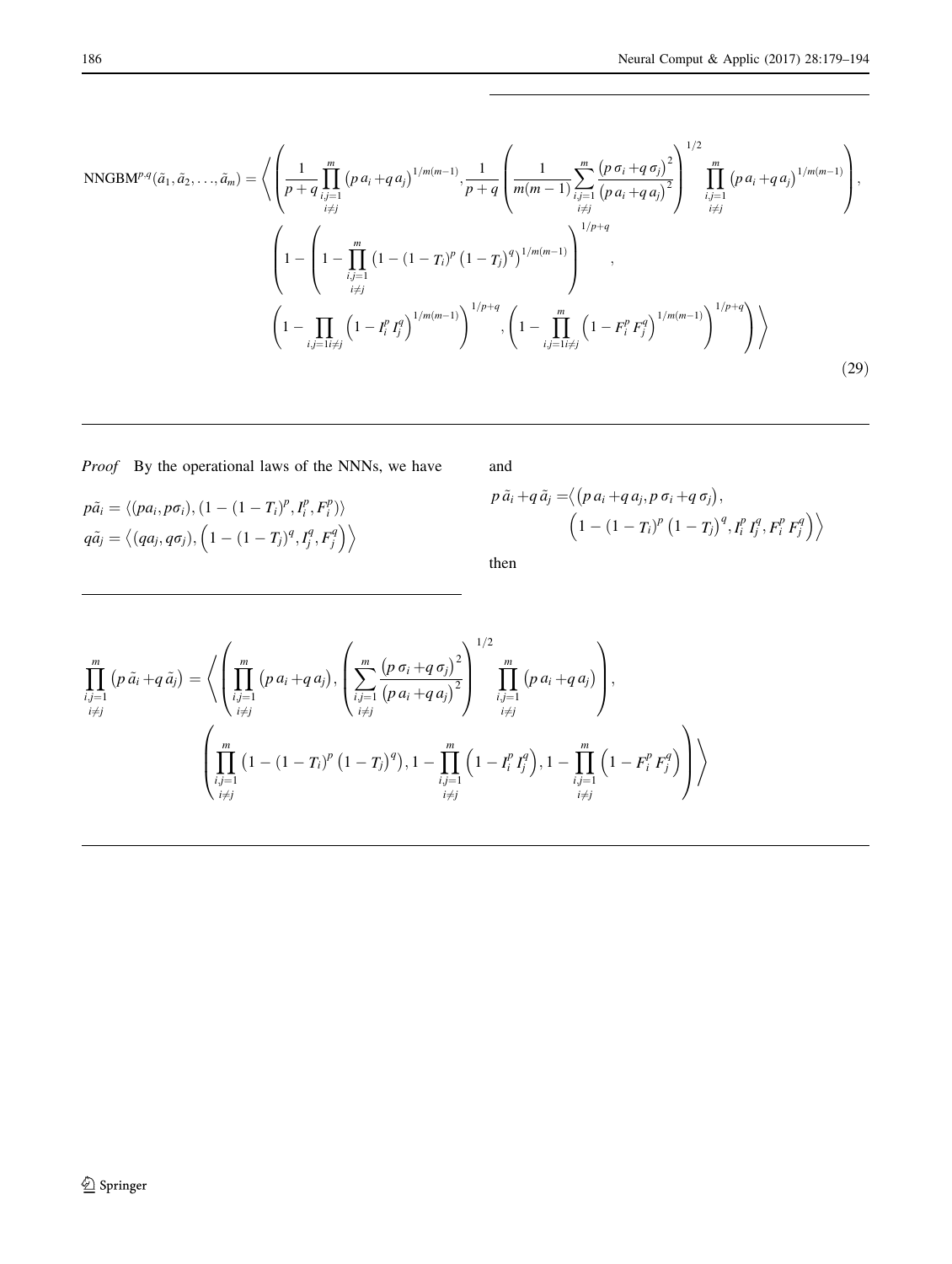and

$$
\left(\prod_{\substack{i,j=1 \ i\neq j}}^m (p\tilde{a}_i + q\tilde{a}_j)\right)^{\frac{1}{m(m-1)}} = \left\langle \left(\prod_{\substack{i,j=1 \ i\neq j}}^m (pa_i + qa_j)^{1/m(m-1)}, \frac{1}{m(m-1)}\right)^{\frac{m}{m}}\right)^{\frac{m}{m}} \prod_{\substack{i,j=1 \ i\neq j}}^m (pa_i + qa_j)^{2} \right)^{\frac{m}{m}} \prod_{\substack{i,j=1 \ i\neq j}}^m (pa_i + qa_j)^{1/m(m-1)} \right\rangle,
$$
\n
$$
\left(\prod_{\substack{i,j=1 \ i\neq j}}^m (1 - (1 - T_i)^p (1 - T_j)^q)^{1/m(m-1)}, 1 - \prod_{\substack{i,j=1 \ i\neq j}}^m (1 - F_i^p F_j^q)^{1/m(m-1)}\right)\right\rangle
$$

then

The proof of the Theorem 9 can be easily completed similar to the Theorem 3.

**Theorem** 10 (Commutativity) Suppose  $\tilde{a}'_k$  ( $k =$  $1, 2, \ldots, m$  is any permutation of  $\tilde{a}_k$   $(k = 1, 2, \ldots, m)$ . Then

$$
NNGBM(\tilde{a}_1, \tilde{a}_2, \ldots, \tilde{a}_m) = NNGBM(\tilde{a}'_1, \tilde{a}'_2, \ldots, \tilde{a}'_m)
$$

The proof of the Theorem 10 can be easily completed with the same way as the Theorem 4.

Now we discuss some special cases of the NNGBM by assigning different values to the parameters  $p$ ,  $q$ :

(1) If  $q = 0$ , then

$$
NNGBM^{p,0}(\tilde{a}_1, \tilde{a}_2, \dots, \tilde{a}_m) = \frac{1}{p} \left( \prod_{i=1}^m (p \, \tilde{a}_i) \right)^{\frac{1}{m}}
$$
(30)

which we call it the normal neutrosophic generalized geometric mean (NNGGM) operator.

$$
\frac{1}{p+q} \left( \prod_{\substack{i,j=1 \ i \neq j}}^m (p \, \tilde{a}_i + q \, \tilde{a}_j) \right)^{\frac{1}{m(m-1)}} = \left\langle \left( \frac{1}{p+q} \prod_{\substack{i,j=1 \ i \neq j}}^m (p \, a_i + q \, a_j)^{1/m(m-1)}, \right. \right.\frac{1}{p+q} \left( \frac{1}{m(m-1)} \sum_{\substack{i,j=1 \ i \neq j}}^m \frac{(p \, \sigma_i + q \, \sigma_j)^2}{(p \, a_i + q \, a_j)^2} \right)^{1/2} \prod_{\substack{i,j=1 \ i \neq j}}^m (p \, a_i + q \, a_j)^{1/m(m-1)} \right),
$$
\n
$$
\left( 1 - \left( 1 - \prod_{\substack{i,j=1 \ i \neq j}}^m \left( 1 - (1 - T_i)^p \left( 1 - T_j \right)^q \right)^{1/m(m-1)} \right)^{p+q}, \left( 1 - \prod_{\substack{i,j=1 \ i \neq j}}^m \left( 1 - F_i^p \, F_j^q \right)^{1/m(m-1)} \right)^{p+q} \right)
$$

which completes the proof of the Theorem 8.

The geometric Bonferroni mean operator of the NNNs has some properties as follows:

**Theorem 9** (Idempotency) Let  $\{\tilde{a}_1, \tilde{a}_2, \ldots, \tilde{a}_m\}$  be a set of the NNNs. If all  $\tilde{a}_k$   $(k = 1, 2, ..., m)$  are equal, i.e.,  $\tilde{a}_k = \tilde{a}$   $(k = 1, 2, \ldots, m)$ , for all k, then

 $NNGBM(\tilde{a}_1, \tilde{a}_2, \ldots, \tilde{a}_m) = \tilde{a}$ 

(2) If 
$$
p = 1
$$
 and  $q = 0$ , then

$$
NNGBM^{1,0}(\tilde{a}_1, \tilde{a}_2, \ldots, \tilde{a}_m) = \left(\prod_{i=1}^m (\tilde{a}_i)\right)^{\frac{1}{m}}
$$
(31)

which we call it the normal neutrosophic geometric mean (NNGM) operator.

(3) If  $p = 2$  and  $q = 0$ , then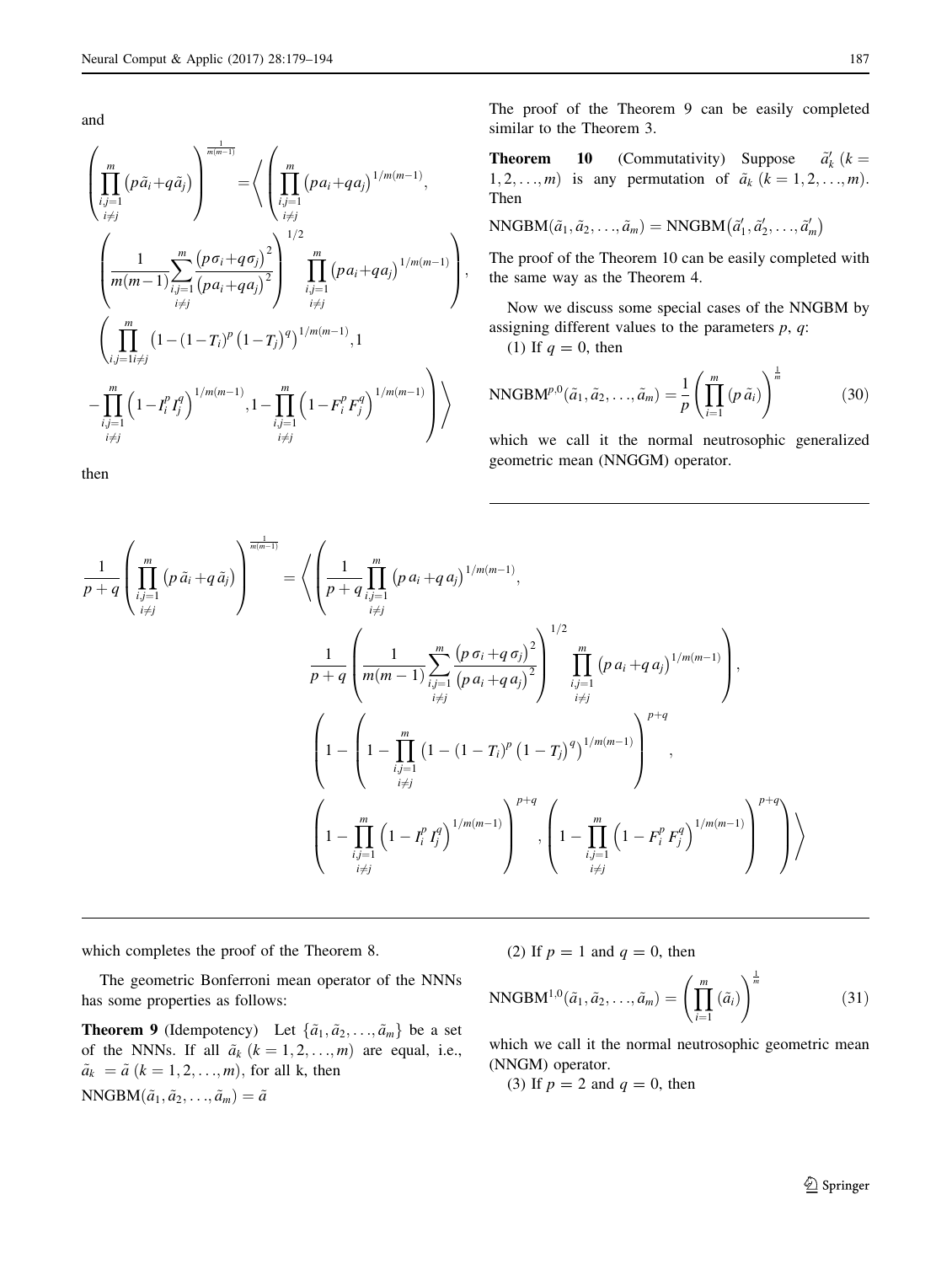$$
NNGBM^{2,0}(\tilde{a}_1, \tilde{a}_2, \dots, \tilde{a}_m) = \left(\prod_{i=1}^m (2\tilde{a}_i)\right)^{\frac{1}{m}}
$$
(32)

which we call it the normal neutrosophic square geometric mean (NNSGM) operator.

(4) If  $p = 1$  and  $q = 1$ , then

NNGBM<sup>1,1</sup>(
$$
\tilde{a}_1, \tilde{a}_2, ..., a_m
$$
) =  $\frac{1}{2} \left( \prod_{\substack{i,j=1 \ i \neq j}}^m (\tilde{a}_i + \tilde{a}_j) \right)^{\frac{1}{m(m-1)}}$  (33)

$$
NNWGBM^{p,q}(\tilde{a}_1,\tilde{a}_2,\ldots,\tilde{a}_m)
$$

$$
=\frac{1}{p+q}\left(\prod_{\substack{i,j=1\\i\neq j}}^m\left(p\left(\tilde{a}_i\right)^{w_i}+q\left(\tilde{a}_j\right)^{w_j}\right)\right)^{\frac{1}{m(m-1)}}\tag{34}
$$

where  $w = (w_1, w_2, \dots, w_m)^T$  is the weight vector of NNNs,  $\tilde{a}_k$   $(k = 1, 2, ..., m)$ ,  $0 \le w_k \le 1$   $(k = 1, 2, ..., m)$  and  $\sum_{k=1}^{m} w_k = 1.$ 

**Theorem** 11 Let  $\tilde{a}_k = \langle (a_k, \sigma_k), (T_k, I_k, F_k) \rangle$   $(k =$  $1, 2, \ldots, m$  be a set of the NNNs; then, the result aggregated based on the Definition 13 will be still a NNN, and even

NNWGBM<sup>p,q</sup>(
$$
\tilde{a}_1, \tilde{a}_2, ..., \tilde{a}_m
$$
) =  $\left\langle \left( \frac{1}{p+q} \prod_{\substack{i,j=1 \ i \neq j}}^m \left( p a_i^{w_i} + q a_j^{w_j} \right)^{\frac{1}{m(m-1)}}, \frac{1}{p+q} \left( \frac{1}{m(m-1)} \sum_{\substack{i,j=1 \ i \neq j}}^m \frac{\left( p w_i^{1/2} a_i^{w_i-1} \sigma_i + q w_j^{1/2} a_j^{w_j-1} \sigma_j \right)^2}{\left( p a_i^{w_i} + q a_j^{w_j} \right)^2} \right)^{1/2} \prod_{\substack{i,j=1 \ i \neq j}}^m \left( p a_i^{w_i} + q a_j^{w_j} \right)^{\frac{1}{m(m-1)}} \right\rangle$ ,  

$$
\left( 1 - \left( 1 - \prod_{\substack{i,j=1 \ i \neq j}}^m \left( 1 - (1 - T_i^{w_i})^p \left( 1 - T_j^{w_j} \right)^q \right)^{1/m(m-1)} \right)^{\frac{1}{p+q}} \cdot \left( 1 - \prod_{\substack{j,j=1 \ i \neq j}}^m \left( 1 - (1 - (1 - I_i)^{w_i})^p \left( 1 - (1 - I_j)^{w_j} \right)^q \right)^{1/m(m-1)} \right)^{\frac{1}{p+q}}
$$

$$
\left( 1 - \prod_{\substack{i,j=1 \ i \neq j}}^m \left( 1 - (1 - (1 - F_i)^{w_i})^p \otimes \left( 1 - (1 - F_j)^{w_j} \right)^q \right)^{1/m(m-1)} \right)^{\frac{1}{p+q}} \right) \right\rangle
$$
(35)

which we call it the normal neutrosophic interrelated square geometric mean (NNISGM) operator.

Similar to the NNBM operator, the NNGBM operator also just considers the interrelationship of the input arguments and ignores their own importance. In the following, we will extend the NNGBM to the normal neutrosophic weighted Bonferroni mean (NNWGBM) operator which can not only considers the interrelationship but also takes the weights into account.

**Definition 13** Let  $\{\tilde{a}_1, \tilde{a}_2, \ldots, \tilde{a}_m\}$  be a set of NNNs. The weighted geometric Bonferroni mean operator of the NNNs will be defined as:

The weighted geometric Bonferroni mean of the NNNs has some properties as follows:

**Theorem 12** (Idempotency) Let  $\{\tilde{a}_1, \tilde{a}_2, \ldots, \tilde{a}_m\}$  be a set of NNNs, if all  $\tilde{a}_k$   $(k = 1, 2, ..., m)$  are equal, i.e.,  $\tilde{a}_k$  =  $\tilde{a}$   $(k = 1, 2, \ldots, m)$ , for all k, then  $NNWPG(\tilde{a}_1, \tilde{a}_2, \ldots, \tilde{a}_m) = \tilde{a}$ 

The proof of the Theorem 12 can be easily completed with the same way as the Theorem 3.

**Theorem 13** (Commutativity) Let  $\tilde{a}'_k$   $(k = 1, 2, ..., m)$  be any permutation of  $\tilde{a}_k$   $(k = 1, 2, \ldots, m)$ . Then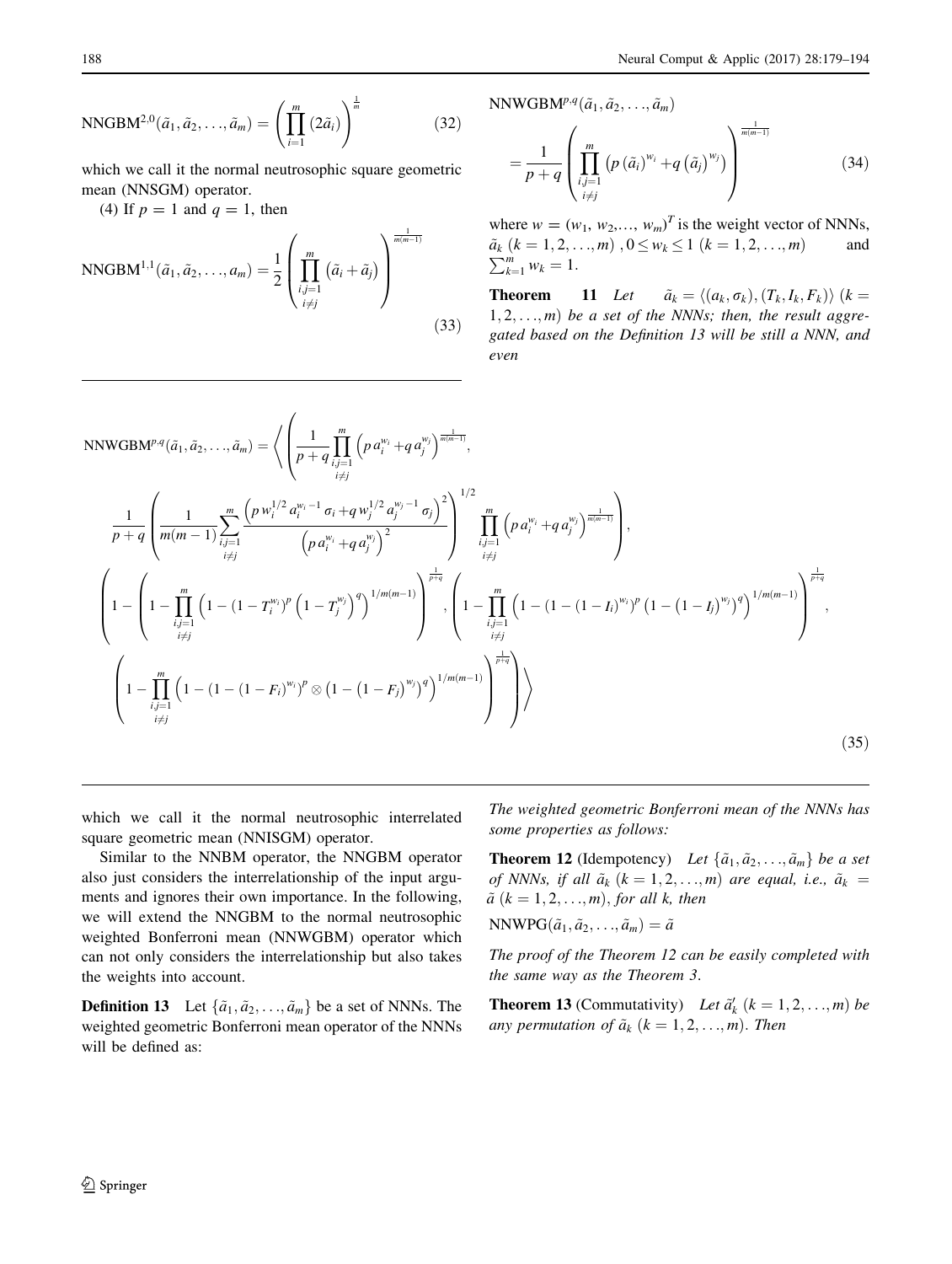<span id="page-10-0"></span> $NNGBM(\tilde{a}_1, \tilde{a}_2, \ldots, \tilde{a}_m) = NNGBM(\tilde{a}'_1, \tilde{a}'_2, \ldots, \tilde{a}'_m)$ 

The proof of the Theorem 13 can be easily completed similar to Theorem 4.

# 4 A multiple attribute decision-making method on the basis of NNWBM and NNWGBM operator

In this section, we will apply the normal neutrosophic weighted geometric Bonferroni mean (NNWBM) operator (or NNWGBM) to solve the multiple attribute decisionmaking problems on the basis of the NNNs.

For a multiple attribute decision-making problem, suppose  $A = \{A_1, A_2, \ldots, A_m\}$  is the set of the alternatives, and  $C = \{C_1, C_2, \ldots, C_n\}$  is the set of the attributes. Suppose each attribute is independent, and the evaluation value of the alternative  $A_i$  on the condition of the attribute  $C_i$  is  $\bar{a}_{ij} = \langle (a_{ij}, \sigma_{ij}), (T_{ij}, I_{ij}, F_{ij}) \rangle$ , which is presented in the form of the NNN, where  $T_{ij}$ ,  $I_{ij}$ ,  $F_{ij} \in [0, 1]$  and  $T_{ij} + I_{ij}$  +  $F_{ij} \leq 3$ . The weight vector of the attribute is  $w = (w_1,$  $w_2, \ldots, w_n$ , which  $w_j \in [0, 1]$ ,  $\sum_{j=1}^n w_j = 1$ .

Then, we use the normal neutrosophic weighted geometric Bonferroni mean (NNWBM) operator (or NNWGBM) to develop a method to deal with the multiple attribute decision-making problems as follows:

### Step 1 Normalize the decision matrix.

Because there are two types of attributes, i.e., the benefit type and the cost type, we firstly convert the different types to the same one. So, the decision matrix of normal neutrosophic variables  $D = (\bar{a}_{ij})_{m \times n}$  will be converted to the standardized matrix  $D = (\tilde{a}_{ij})_{m \times n}$ 

For the benefit type:

$$
\tilde{a}_{ij} = \left\langle \left( \frac{a_{ij}}{\max_i(a_{ij})}, \frac{\sigma_{ij}}{\max_i(a_{ij})} \frac{\sigma_{ij}}{a_{ij}} \right), \left( T_{ij}, I_{ij}, F_{ij} \right) \right\rangle
$$
(36)

For the cost type:

$$
\tilde{a}_{ij} = \left\langle \left( \frac{\min_i(a_{ij})}{a_{ij}}, \frac{\sigma_{ij}}{\max_i(a_{ij})} \frac{\sigma_{ij}}{a_{ij}} \right), \left( F_{ij}, 1 - I_{ij}, T_{ij} \right) \right\rangle \quad (37)
$$

Step 2 Calculate the comprehensive evaluation values of the alternatives based on the NNWBM operator (or NNWGBM). (Generally, we can take  $p = q = 1$ )

$$
\tilde{a}_{i} = \text{NNWBM}^{p,q}(\tilde{a}_{i1}, \tilde{a}_{i2}, \dots, \tilde{a}_{in}) = \left\langle \left( \left( \frac{1}{n(n-1)} \sum_{\substack{j,k=1 \ j \neq k}}^{n} (w_{j} a_{ij})^{p} \otimes (w_{k} a_{ik})^{q} \right)^{\frac{1}{p+q}}, \right. \\ \left. \frac{\left( \sum_{j,k=1 \ j \neq k}^{n} (w_{j} a_{ij})^{p} \otimes (w_{k} a_{ik})^{q} \right)^{\left( \frac{1}{p+q} - 1 \right)} \sum_{j,k=1 \ j \neq k}^{n} (w_{j} a_{ij})^{p-1} \otimes (w_{k} a_{ik})^{q-1} \left( p \left( w_{k} a_{ik} \right)^{2} \left( w_{j} \sigma_{ij} \right)^{2} + q \left( w_{j} a_{ij} \right)^{2} \left( w_{k} \sigma_{ik} \right)^{2} \right)^{\frac{1}{2}}}{\sqrt{p+q}^{(p+q)} \sqrt{m}(m-1)} \right\}^{n-p}
$$
\n
$$
\left( 1 - \left( \prod_{\substack{j,k=1 \ j \neq k}}^{n} \left( 1 - \left( 1 - (1 - T_{ij}) \right)^{w_{j}} p \otimes (1 - (1 - T_{ik}))^{w_{k}} q \right) \right)^{\frac{1}{p+q}} \right)^{\frac{1}{p+q}},
$$
\n
$$
1 - \left( 1 - \left( \prod_{\substack{j,k=1 \ j \neq k}}^{n} \left( 1 - \left( 1 - T_{ij}^{w_{j}} \right)^{p} \left( 1 - T_{ik}^{w_{k}} \right)^{q} \right) \right)^{\frac{1}{p+q}} \right), 1 - \left( 1 - \left( \prod_{\substack{j,k=1 \ j \neq k}}^{n} \left( 1 - \left( 1 - F_{ij}^{w_{j}} \right)^{p} \left( 1 - F_{ik}^{w_{k}} \right)^{q} \right) \right)^{\frac{1}{p+q}} \right) \right\}
$$
\n
$$
(38)
$$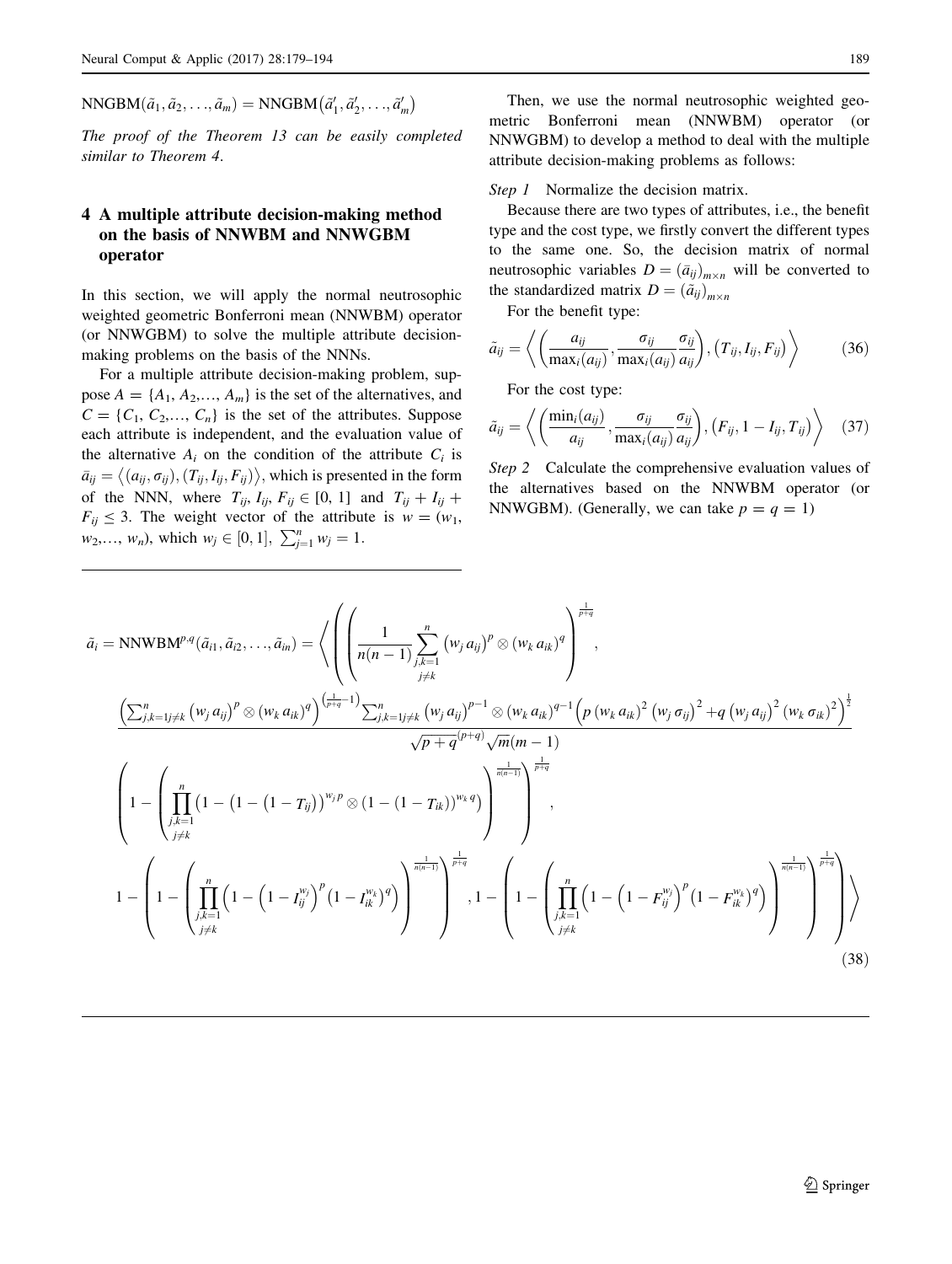<span id="page-11-0"></span>or

$$
\tilde{a}_{i} = \text{NNWGBM}^{p,q}(\tilde{a}_{i1}, \tilde{a}_{i2}, \dots, \tilde{a}_{in}) = \left\langle \left( \frac{1}{p+q} \prod_{\substack{j,k=1 \ j\neq k}}^{n} \left( p a_{ij}^{w_{j}} + q a_{ik}^{w_{k}} \right)^{\frac{1}{n(n-1)}}, \frac{1}{p+q} \left( \frac{1}{n(n-1)} \sum_{\substack{j,k=1 \ j\neq k}}^{n} \frac{\left( p w_{j}^{1/2} a_{ij}^{w_{j}-1} \sigma_{ij} + q w_{k}^{1/2} a_{ik}^{w_{k}-1} \sigma_{ik} \right)^{2}}{\left( p a_{ij}^{w_{j}} + q a_{ik}^{w_{k}} \right)^{2}} \right)^{1/2} \prod_{\substack{j,k=1 \ j\neq k}}^{n} \left( p a_{ij}^{w_{j}} + q a_{ik}^{w_{k}} \right)^{\frac{1}{n(n-1)}} \right\rangle,
$$
\n
$$
\left( 1 - \left( 1 - \prod_{\substack{j,k=1 \ j\neq k}}^{n} \left( 1 - \left( 1 - \left( 1 - T_{ij}^{w_{j}} \right)^{p} \left( 1 - T_{ik}^{w_{k}} \right)^{q} \right)^{1/n(n-1)} \right)^{\frac{1}{p+q}} \right), \frac{1}{p+q} \left( 1 - \prod_{\substack{j,k=1 \ j\neq k}}^{n} \left( 1 - \left( 1 - (1 - I_{ij})^{w_{j}} \right)^{p} \right)^{p} \otimes \left( 1 - (1 - I_{ik})^{w_{k}} \right)^{q} \right)^{1/n(n-1)} \right)^{\frac{1}{p+q}}, \frac{1}{p+q} \left( 1 - \left( 1 - \left( 1 - T_{ij}^{w_{j}} \right)^{p} \right)^{p} \left( 1 - T_{ik}^{w_{k}} \right)^{q} \right) \right\}.
$$
\n
$$
(39)
$$

where  $i = 1, 2, \ldots, m$ .

Step 3 Calculate the score value of each comprehensive evaluation value by Eq. ([18\)](#page-3-0).

Step 4 Rank all the alternatives  $\{A_1, A_2, ..., A_m\}$  and select the most desirable one(s) according to the Definition 9.

Step 5 End.

### 5 The numerical example

In this section, based on NNWBM operator (NNWGBM), a numerical example is given to verify the proposed approach.

There is a company which is planning to invest some money to an industry (cited from [a10]). There are four alternative companies to be chosen, including (1)  $A_1$  is a car company; (2)  $A_2$  is a food company; (3)  $A_3$  is a computer company; (4)  $A_4$  is an arms company. There are three evaluation attributes, including: (1)  $C_1$  is the risk; (2)  $C_2$  is the growth; (3)  $C_3$  is the environment. We can know the attributes  $C_1$  and  $C_2$  are benefit criteria, and the type of  $C_3$ 

is cost. The weight vector of the attributes is  $\omega = (0.35, 0.25, 0.4)$ . The final evaluation outcomes are expressed by the NNNs and shown in Table [1.](#page-12-0)

# 5.1 Procedure of decision-making method based on the NNWBM operator

- 1. Normalize the decision matrix Since C1 and C2 are benefit attributes, and C3 is a cost attribute, we utilize the formulas  $(36)$  $(36)$  and  $(37)$  $(37)$  to obtain the standardized decision matrix, which is shown in Table [2.](#page-12-0)
- 2. Calculate the comprehensive evaluation value of each alternative by formula ([38\)](#page-10-0) (suppose  $p = q = 1$ ).
	- $\tilde{a}_1 = \langle (0.1827, 0.0208), (0.5704, 0.7848, 0.8133) \rangle$  $\tilde{a}_2 = \langle (0.1954, 0.0169), (0.6111, 0.7084, 0.7258) \rangle$  $\tilde{a}_3 = \langle (0.1761, 0.0143), (0.6232, 0.8102, 0.7834) \rangle$  $\tilde{a}_4 = \langle (0.2251, 0.0190), (0.5770, 0.7419, 0.7535) \rangle$
- 3. Calculate the score function by formula ([18\)](#page-3-0).

$$
s_1(\tilde{a}_1) = 0.1776, \ s_1(\tilde{a}_2) = 0.2299, \ s_1(\tilde{a}_3) = 0.1813, \ s_1(\tilde{a}_4) = 0.2435
$$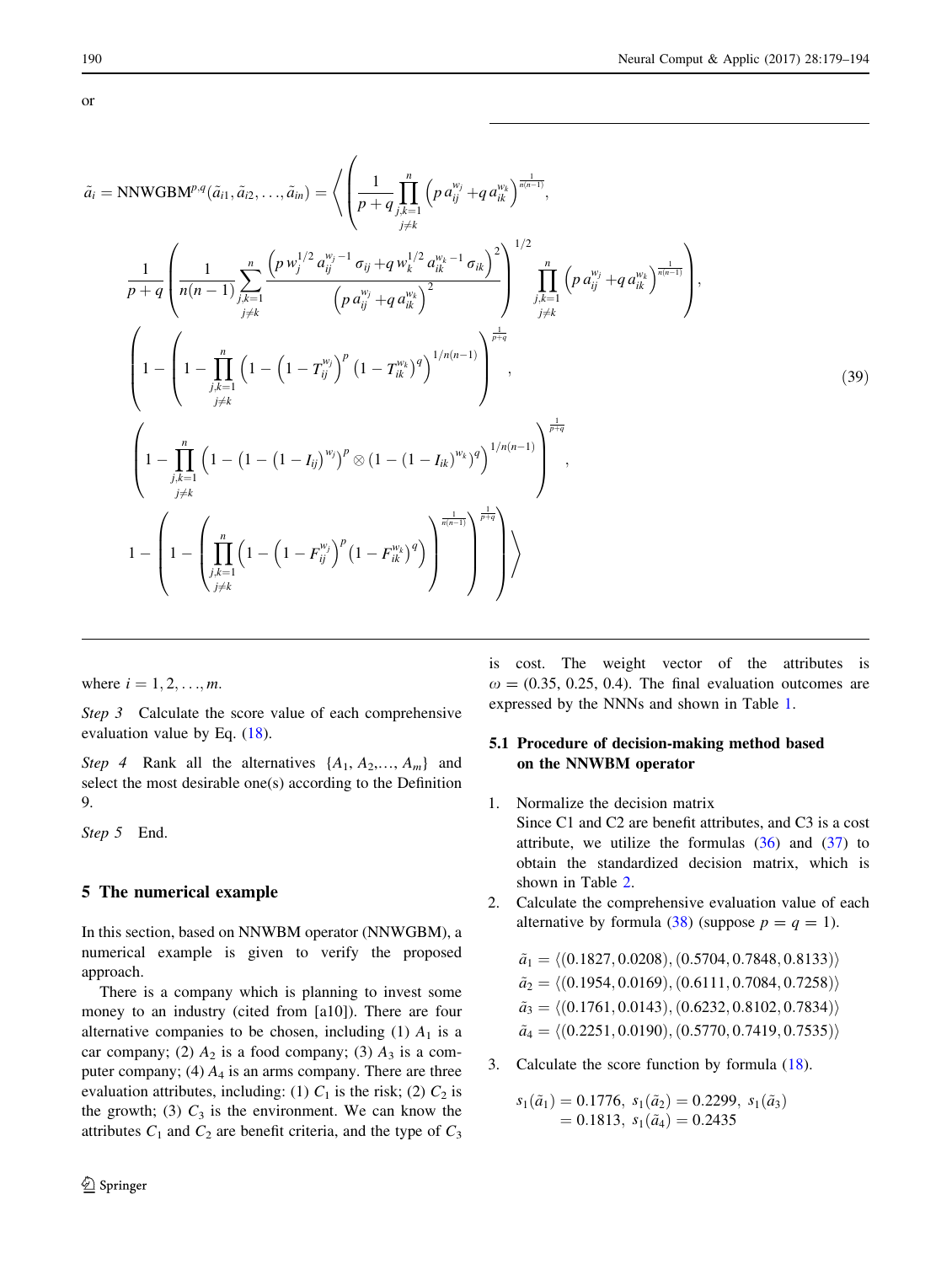<span id="page-12-0"></span>

| <b>Table 1</b> Evaluation values of<br>four alternatives with respect to |                | C1                                               | C <sub>2</sub>                                     | C <sub>3</sub>                                    |
|--------------------------------------------------------------------------|----------------|--------------------------------------------------|----------------------------------------------------|---------------------------------------------------|
| the three attributes                                                     | A1             | $\langle (3, 0.4), (0.4, 0.2, 0.3) \rangle$      | $\langle (7, 0.6), (0.4, 0.1, 0.2) \rangle$        | $\langle (5, 0.4), (0.7, 0.2, 0.4) \rangle$       |
|                                                                          | A2             | $\langle (4, 0.2), (0.6, 0.1, 0.2) \rangle$      | $\langle (8, 0.4), (0.6, 0.1, 0.2) \rangle$        | $\langle (6, 0.7), (0.3, 0.5, 0.8) \rangle$       |
|                                                                          | A <sub>3</sub> | $\langle (3.5, 0.3), (0.3, 0.2, 0.3) \rangle$    | $\langle (6, 0.2), (0.5, 0.2, 0.3) \rangle$        | $\langle (5.5, 0.6), (0.4, 0.2, 0.7) \rangle$     |
|                                                                          | A <sub>4</sub> | $\langle (5, 0.5), (0.7, 0.1, 0.2) \rangle$      | $\langle (7, 0.5), (0.6, 0.1, 0.1) \rangle$        | $\langle (4.5, 0.5), (0.6, 0.3, 0.8) \rangle$     |
|                                                                          |                |                                                  |                                                    |                                                   |
| <b>Table 2</b> Standardized decision<br>matrix                           |                | C1                                               | C <sub>2</sub>                                     | C <sub>3</sub>                                    |
|                                                                          | A1             | $\langle (0.6, 0.1067), (0.4, 0.2, 0.3) \rangle$ | $\langle (0.875, 0.0875), (0.4, 0.1, 0.2) \rangle$ | $\langle (0.9, 0.0475), (0.4, 0.8, 0.7) \rangle$  |
|                                                                          | A <sub>2</sub> | $\langle (0.8, 0.02), (0.6, 0.1, 0.2) \rangle$   | $\langle (1, 0.0333), (0.6, 0.1, 0.2) \rangle$     | $\langle (0.75, 0.1167), (0.8, 0.5, 0.3) \rangle$ |
|                                                                          | A <sub>3</sub> | $\langle (0.7, 0.0514), (0.3, 0.2, 0.3) \rangle$ | $\langle (0.75, 0.0111), (0.5, 0.2, 0.3) \rangle$  | (0.818, 0.0935), (0.7, 0.8, 0.4)                  |
|                                                                          | A4             | $\langle (1, 0.1), (0.7, 0.1, 0.2) \rangle$      | $\langle (0.875, 0.0595), (0.6, 0.1, 0.1) \rangle$ | $\langle (1, 0.0794), (0.8, 0.7, 0.6) \rangle$    |
|                                                                          |                |                                                  |                                                    |                                                   |
| <b>Table 3</b> Standardized decision<br>matrix                           |                | C <sub>1</sub>                                   | C <sub>2</sub>                                     | C <sub>3</sub>                                    |
|                                                                          | A1             | $\langle (0.6, 0.1067), (0.4, 0.2, 0.3) \rangle$ | $\langle (0.875, 0.0875), (0.4, 0.1, 0.2) \rangle$ | (0.9, 0.0475), (0.4, 0.8, 0.7))                   |
|                                                                          | A <sub>2</sub> | $\langle (0.8, 0.02), (0.6, 0.1, 0.2) \rangle$   | $\langle (1, 0.0333), (0.6, 0.1, 0.2) \rangle$     | (0.75, 0.1167), (0.8, 0.5, 0.3)                   |
|                                                                          | A <sub>3</sub> | $\langle (0.7, 0.0514), (0.3, 0.2, 0.3) \rangle$ | $\langle (0.75, 0.0111), (0.5, 0.2, 0.3) \rangle$  | (0.818, 0.0935), (0.7, 0.8, 0.4)                  |
|                                                                          | A4             | $\langle (1, 0.1), (0.7, 0.1, 0.2) \rangle$      | $\langle (0.875, 0.0595), (0.6, 0.1, 0.1) \rangle$ | $\langle (1, 0.0794), (0.8, 0.7, 0.6) \rangle$    |

Table 4 Ordering of the alternatives by utilizing the different p, q in NNWBM operator

| p, q            | Score values $s_1(\tilde{a}_i)$                                                                                                                                             | Ranking                             |  |
|-----------------|-----------------------------------------------------------------------------------------------------------------------------------------------------------------------------|-------------------------------------|--|
| $p = 0, q = 1$  | $s_1(\tilde{a}_1)=0.1292, s_1(\tilde{a}_2)=0.1457,$<br>$s_1(\tilde{a}_3) = 0.1235, s_1(\tilde{a}_4) = 0.1648$                                                               | $A_4 \succ A_2 \succ A_1 \succ A_3$ |  |
| $p = 0, q = 2$  | $s_1(\tilde{a}_1) = 0.2357$ , $s_1(\tilde{a}_2) = 0.2517$ ,<br>$s_1(\tilde{a}_3) = 0.2206, s_1(\tilde{a}_4) = 0.3003$                                                       | $A_4 \succ A_2 \succ A_1 \succ A_3$ |  |
| $p = 0, q = 10$ | $s_1(\tilde{a}_1) = 0.4494, s_1(\tilde{a}_2) = 0.4448,$                                                                                                                     | $A_4 \succ A_1 \succ A_2 \succ A_3$ |  |
| $p = 1, q = 0$  | $s_1(\tilde{a}_3) = 0.4163$ , $s_1(\tilde{a}_4) = 0.5902$<br>$s_1(\tilde{a}_1) = 0.0879, s_1(\tilde{a}_2) = 0.1338,$                                                        | $A_4 \succ A_2 \succ A_3 \succ A_1$ |  |
| $p = 2, q = 0$  | $s_1(\tilde{a}_3) = 0.1002$ , $s_1(\tilde{a}_4) = 0.1486$<br>$s_1(\tilde{a}_1) = 0.1569$ , $s_1(\tilde{a}_2) = 0.2394$ ,                                                    | $A_4 \succ A_2 \succ A_3 \succ A_1$ |  |
| $p = 0, q = 0$  | $s_1(\tilde{a}_3) = 0.1756, s_1(\tilde{a}_4) = 0.2679$<br>$s_1(\tilde{a}_1) = 0.2772$ , $s_1(\tilde{a}_2) = 0.4181$ ,                                                       | $A_4 \succ A_2 \succ A_3 \succ A_1$ |  |
| $p = 2, q = 1$  | $s_1(\tilde{a}_3) = 0.3158, s_1(\tilde{a}_4) = 0.5166$<br>$s_1(\tilde{a}_1) = 0.2087$ , $s_1(\tilde{a}_2) = 0.2824$ ,                                                       | $A_4 \succ A_2 \succ A_3 \succ A_1$ |  |
| $p = 10, q = 1$ | $s_1(\tilde{a}_3) = 0.2179$ , $s_1(\tilde{a}_4) = 0.3061$<br>$s_1(\tilde{a}_1) = 0.2853$ , $s_1(\tilde{a}_2) = 0.4185$                                                      | $A_4 \succ A_2 \succ A_3 \succ A_1$ |  |
| $p = 1, q = 1$  | $s_1(\tilde{a}_3) = 0.3181, s_1(\tilde{a}_4) = 0.5075$<br>$s_1(\tilde{a}_1) = 0.1776, s_1(\tilde{a}_2) = 0.2299$                                                            | $A_4 \succ A_2 \succ A_3 \succ A_1$ |  |
| $p = 1, q = 2$  | $s_1(\tilde{a}_3) = 0.1813$ , $s_1(\tilde{a}_4) = 0.2435$<br>$s_1(\tilde{a}_1) = 0.2408$ , $s_1(\tilde{a}_2) = 0.2848$                                                      | $A_4 \succ A_2 \succ A_1 \succ A_3$ |  |
| $p = 0, q = 10$ | $s_1(\tilde{a}_3) = 0.2350, s_1(\tilde{a}_4) = 0.3161$<br>$s_1(\tilde{a}_1) = 0.4270, s_1(\tilde{a}_2) = 0.4328,$<br>$s_1(\tilde{a}_3) = 0.3942, s_1(\tilde{a}_4) = 0.5552$ | $A_4 \succ A_2 \succ A_1 \succ A_3$ |  |
|                 |                                                                                                                                                                             |                                     |  |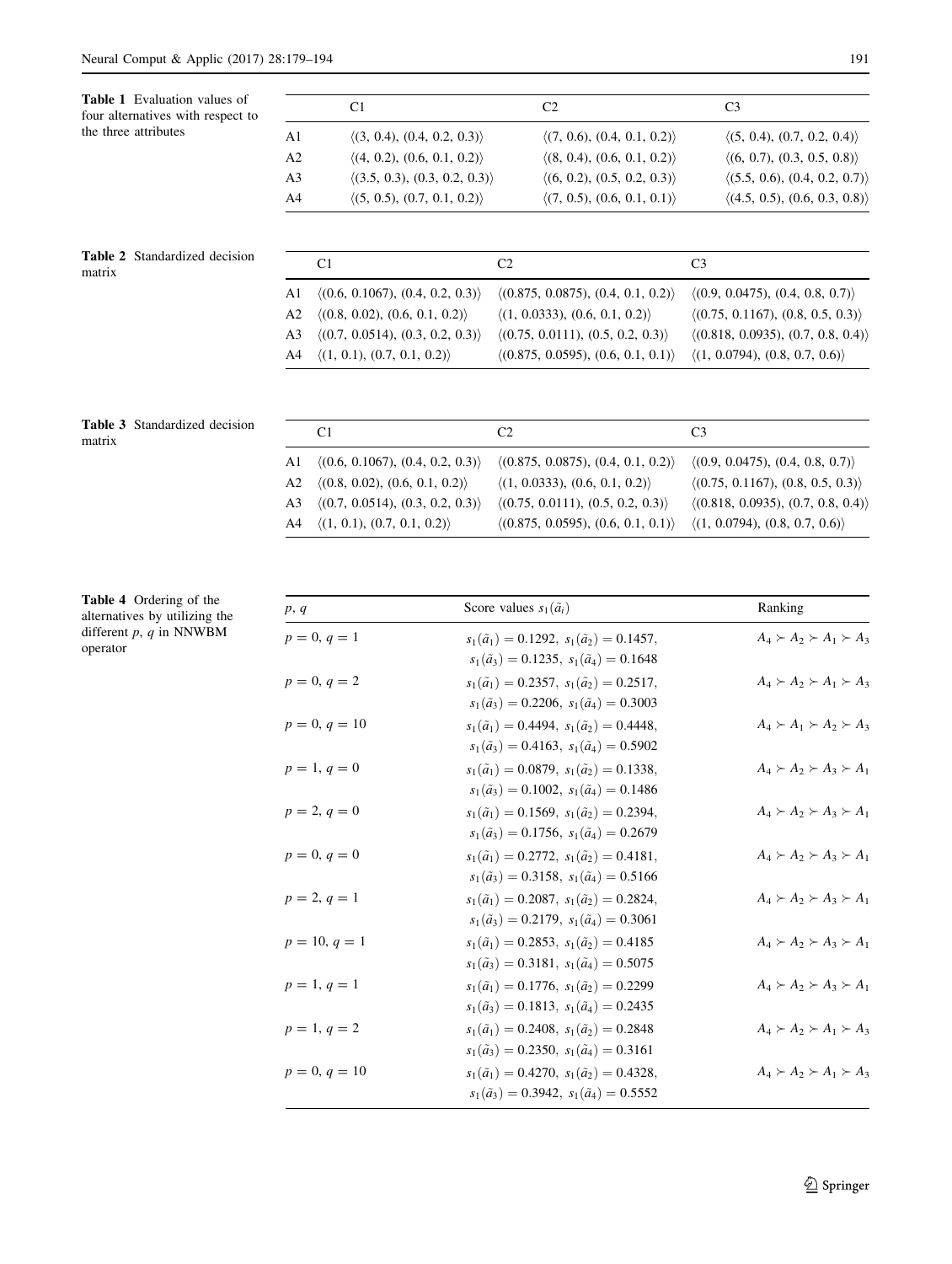4. Rank all of the alternatives and choose the most desirable one by the score function. According to the score function  $s_1(\tilde{a}_i)$ , the ranking is  $A_4 \succ A_2 \succ A_3 \succ A_1.$ 

Thus, the best alternative is  $A_4$ .

## 5.2 Procedure of decision-making method based on the NNWGBM operator

- 1. Normalize the decision matrix
- Since C1 and C2 are benefit attributes, and C3 is a cost criterion, we use the formulas  $(36)$  $(36)$  and  $(37)$  $(37)$  to get the standardized decision matrix, which is shown in Table [3](#page-12-0).
- 2. Calculate the comprehensive evaluation value of each alternative by formula [\(39](#page-11-0)) (suppose  $p = q = 1$ ).

 $\tilde{a}_1 = \langle (0.6783, 0.0302), (0.8143, 0.0917, 0.1101) \rangle$  $\tilde{a}_2 = \langle (0.6850, 0.0224), (0.8556, 0.0517, 0.0596) \rangle$  $\tilde{a}_3 = \langle (0.6748, 0.0207), (0.8567, 0.1050, 0.0892) \rangle$  $\tilde{a}_4 = \langle (0.7032, 0.0240), (0.8372, 0.0643, 0.0744) \rangle$ 

3. Calculate the score function by formula ([18\)](#page-3-0).

 $s_1(\tilde{a}_1) = 1.7721, s_1(\tilde{a}_2) = 1.8798, s_1(\tilde{a}_3)$  $= 1.7968$ ,  $s_1(\tilde{a}_4) = 1.8977$ 

4. Rank all of the alternatives and choose the most desirable one by the score function. According to the score function  $s_1(\tilde{a}_i)$ , the ranking is  $A_4 \succ A_2 \succ A_3 \succ A_1$ .

Thus, the best alternative is  $A_4$ .

### 5.3 Analysis of the effect of the factor  $p$ ,  $q$

In order to demonstrate the influence of the parameter  $p$ ,  $q$  on decision-making results of this example, we use the different values  $p$ ,  $q$  in NNWBM or NNWGBM operator in step 4 to rank the alternatives. The ranking results are shown in Tables [4](#page-12-0) and 5.

As shown in Table [4,](#page-12-0) the ordering of the alternatives may be different for the different values of  $p$ ,  $q$  in NNWBA operator. But the best alternative is the same one  $A_4$ . In Table 5, the ordering of the alternatives also may be different for the different values of  $p$ ,  $q$ . The best alternative is  $A_2$  or  $A_4$ . In practical applications, we generally adopt the values of the two parameters as  $p = q = 1$ , which are not

| Table 5 Ordering of the<br>alternatives by utilizing the<br>different $p$ , $q$ in NNWGBM<br>operator | p, q            | Score values $s_1(\tilde{a}_i)$                                                                                                                                             | Ranking                             |
|-------------------------------------------------------------------------------------------------------|-----------------|-----------------------------------------------------------------------------------------------------------------------------------------------------------------------------|-------------------------------------|
|                                                                                                       | $p = 0, q = 1$  | $s_1(\tilde{a}_1) = 2.5272$ , $s_1(\tilde{a}_2) = 2.6809$ ,<br>$s_1(\tilde{a}_3) = 2.5721, s_1(\tilde{a}_4) = 2.6587$                                                       | $A_2 \succ A_4 \succ A_3 \succ A_1$ |
|                                                                                                       | $p = 0, q = 2$  | $s_1(\tilde{a}_1) = 1.6499, s_1(\tilde{a}_2) = 1.8015,$<br>$s_1(\tilde{a}_3) = 1.7067, s_1(\tilde{a}_4) = 1.7247$                                                           | $A_2 \succ A_4 \succ A_3 \succ A_1$ |
|                                                                                                       | $p = 0, q = 10$ | $s_1(\tilde{a}_1) = 0.6120, s_1(\tilde{a}_2) = 0.7106,$<br>$s_1(\tilde{a}_3) = 0.6521, s_1(\tilde{a}_4) = 0.6168$                                                           | $A_2 \succ A_4 \succ A_3 \succ A_1$ |
|                                                                                                       | $p = 1, q = 0$  | $s_1(\tilde{a}_1) = 2.5272$ , $s_1(\tilde{a}_2) = 2.6809$ ,<br>$s_1(\tilde{a}_3) = 2.5721, s_1(\tilde{a}_4) = 2.6587$                                                       | $A_2 \succ A_4 \succ A_3 \succ A_1$ |
|                                                                                                       | $p = 2, q = 0$  | $s_1(\tilde{a}_1) = 0.6499, s_1(\tilde{a}_2) = 1.8015,$<br>$s_1(\tilde{a}_3) = 1.7067, s_1(\tilde{a}_4) = 1.7247$                                                           | $A_2 \succ A_4 \succ A_3 \succ A_1$ |
|                                                                                                       | $p = 10, q = 0$ | $s_1(\tilde{a}_1) = 0.6121$ , $s_1(\tilde{a}_2) = 0.7106$ ,<br>$s_1(\tilde{a}_3) = 0.6521, s_1(\tilde{a}_4) = 0.6168$                                                       | $A_2 \succ A_4 \succ A_3 \succ A_1$ |
|                                                                                                       | $p = 2, q = 1$  | $s_1(\tilde{a}_1) = 1.3853$ , $s_1(\tilde{a}_2) = 1.5031$ ,<br>$s_1(\tilde{a}_3) = 1.4232, s_1(\tilde{a}_4) = 1.4891$                                                       | $A_2 \succ A_4 \succ A_3 \succ A_1$ |
|                                                                                                       | $p = 10, q = 1$ | $s_1(\tilde{a}_1) = 0.6081, s_1(\tilde{a}_2) = 0.7005,$<br>$s_1(\tilde{a}_3) = 0.6433, s_1(\tilde{a}_4) = 0.6295$                                                           | $A_2 \succ A_4 \succ A_3 \succ A_1$ |
|                                                                                                       | $p = 1, q = 1$  | $s_1(\tilde{a}_1) = 1.7721, s_1(\tilde{a}_2) = 1.8798$<br>$s_1(\tilde{a}_3) = 1.7968, s_1(\tilde{a}_4) = 1.8977$                                                            | $A_2 \succ A_4 \succ A_3 \succ A_1$ |
|                                                                                                       | $p = 1, q = 2$  | $s_1(\tilde{a}_1) = 1.4110, s_1(\tilde{a}_2) = 1.4988$                                                                                                                      | $A_2 \succ A_4 \succ A_3 \succ A_1$ |
|                                                                                                       | $p = 1, q = 10$ | $s_1(\tilde{a}_3) = 1.4304, s_1(\tilde{a}_4) = 1.5024$<br>$s_1(\tilde{a}_1) = 0.6236, s_1(\tilde{a}_2) = 0.6972,$<br>$s_1(\tilde{a}_3) = 0.6486, s_1(\tilde{a}_4) = 0.6370$ | $A_2 \succ A_4 \succ A_3 \succ A_1$ |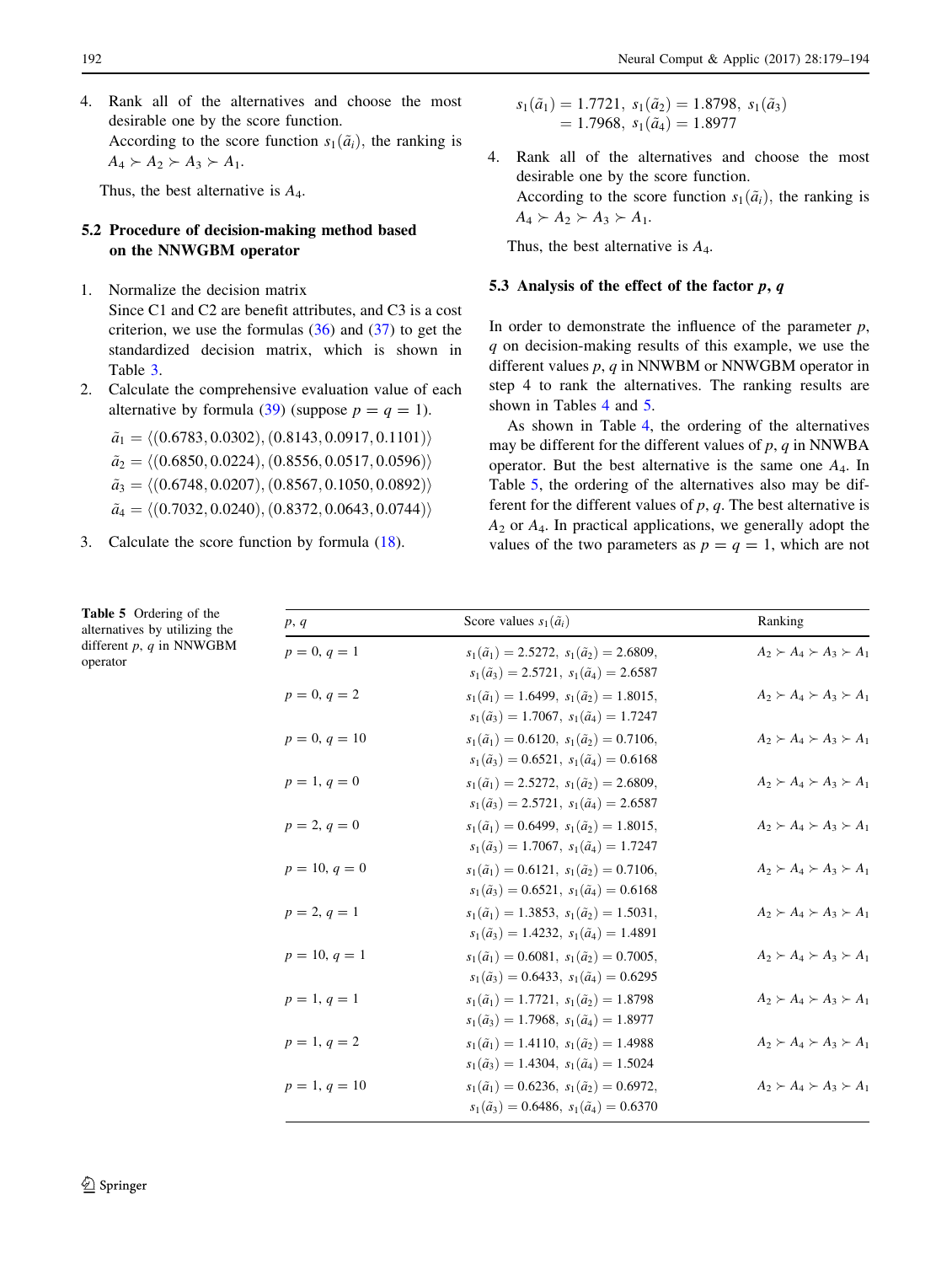<span id="page-14-0"></span>only easy and intuitive but also fully capture the correlations between criteria.

### 6 Conclusions

The multiple attribute decision-making method on the basis of normal neutrosophic variables has a wider application in many domains. The normal neutrosophic set (NNS) will be more appropriate to deal with the incompleteness, indeterminacy, and inconsistency of the decision-making information, and the Bonferroni mean (BM) operator can consider the interrelationships between the input arguments. So, in this paper, we proposed two aggregation operators called the normal neutrosophic Bonferroni mean (NNBM) operator and the normal neutrosophic geometric Bonferroni mean (NNGBM) operator for aggregating the information expressed by the normal neutrosophic numbers. We studied some properties of them and discussed some of their special cases. For the situations in which the input arguments have different weights, wethen developedthe normal neutrosophic weighted Bonferroni mean (NNWBM) operator and the normal neutrosophic weighted geometric Bonferroni mean (NNWGBM) operator, on the basis of which we propose two procedures for multiple attribute decision making under the environments where the information is expressed by the NNNs. Moreover, we use the NNWBM operator and NNWGBM operator to aggregate the evaluation information of alternatives, so the decision makers can get the desirable alternative according to their interest and the practical need by changing the values of  $p, q$ , which makes the results of the proposed multiple attribute decision-making method more flexible and reliable. In the further research, the study about the applications of the new decision-making method is necessary and significative because the applications of the normal distribution are widely distributed in many domains in the uncertain environment.

Acknowledgments This paper is supported by the National Natural Science Foundation of China (Nos. 71471172 and 71271124), the Humanities and Social Sciences Research Project of Ministry of Education of China (No. 13YJC630104), Shandong Provincial Social Science Planning Project (No. 13BGLJ10), the Natural Science Foundation of Shandong Province (No. ZR2011FM036), National Soft Science Project of China (No. 2014GXQ4D192) and Graduate education innovation projects in Shandong Province (SDYY12065).

### References

- 1. Churchman CW, Ackoff RL, Arnoff EL (1957) Introduction to operations research. Wiley, New York
- 2. Zadeh LA (1965) Fuzzy sets. Inf Control 8:338–356
- 3. Atanassov KT (1986) Intuitionistic fuzzy sets. Fuzzy Sets Syst 20:87–96
- 4. Smarandache F (1999) A unifying field in logics. Neutrosophy: neutrosophic probability, set and logic. American Research Press, Rehoboth
- 5. Mardani A, Jusoh A, Zavadskas EK (2015) Fuzzy multiple criteria decision-making techniques and applications—two decades review from 1994 to 2014. Expert Syst Appl 42(8):4126–4148
- 6. Kahraman C, Onar SC, Oztaysi B (2015) Fuzzy multicriteria decision-making: a literature review. Int J Comput Intell Syst 8(4):637–666
- 7. Wang H, Smarandache F, Zhang YQ et al (2005) Interval neutrosophic sets and logic: theory and applications in computing. Hexis, Phoenix
- 8. Ye J (2013) Multicriteria decision-making method using the correlation coefficient under single-valued neutrosophic environment. Int J Gen Syst 42(4):386–394
- 9. Ye J (2014) Single valued neutrosophic cross-entropy for multicriteria decision making problems. Appl Math Model 38(3):1170–1175
- 10. Ye J (2014) Vector similarity measures of simplified neutrosophic sets and their application in multicriteria decision making. Int J Fuzzy Syst 16(2):204–211
- 11. Ye J (2014) Multiple attribute group decision-making method with completely unknown weights based on similarity measures under single valued neutrosophic environment. J Intell Fuzzy Syst 27(6):2927–2935
- 12. Ye J (2014) Similarity measures between interval neutrosophic sets and their applications in multicriteria decision-making. J Intell Fuzzy Syst 26:165–172
- 13. Ridvan S, Ahmet K (2014) On similarity and entropy of neutrosophic soft sets. J Intell Fuzzy Syst 27(5):2417–2430
- 14. Bausys R, Zavadskas EK, Kaklauskas A (2015) Application of neutrosophic set to multicriteria decision making by COPRAS. J Econ Comput Econ Cybern Stud Res 2:91–106
- 15. Peng JJ, Wang JQ, Zhang HY (2014) An outranking approach for multi-criteria decision-making problems with simplified neutrosophic sets. Appl Soft Comput 25:336–346
- 16. Yang MS, Ko CH (1996) On a class of fuzzy c-numbers clustering procedures for fuzzy data. Fuzzy Sets Syst 84:49–60
- 17. Wang JQ, Li KJ, Zhang HY, Chen XH (2013) A score function based on relative entropy and its application in intuitionistic normal fuzzy multiple criteria decision making. J Intell Fuzzy Syst 25:567–576
- 18. Wang JQ, Li KJ (2012) Multi-criteria decision-making method based on induced intuitionistic normal fuzzy related aggregation operators. Int J Uncertain Fuzziness Knowl Based Syst 20:559–578
- 19. Wang JQ, Li KJ (2013) Multi-criteria decision-making method based on intuitionistic normal fuzzy aggregation operators. Syst Eng Theory Pract 33:1501–1508
- 20. Wang JQ, Zhou P, Li KJ, Zhang HY, Chen XH (2014) Multicriteria decision-making method based on normal intuitionistic fuzzy induced generalized aggregation operator. TOP 22: 1103–1122
- 21. Liu PD, Liu ZM, Zhang X (2014) Some intuitionistic uncertain linguistic heronian mean operators and their application to group decision making. Appl Math Comput 230:570–586
- 22. Liu PD (2013) Some generalized dependent aggregation operators with intuitionistic linguistic numbers and their application to group decision making. J Comput Syst Sci 79(1):131–143
- 23. Liu PD, Jin F (2012) Methods for aggregating intuitionistic uncertain linguistic variables and their application to group decision making. Inf Sci 205:58–71
- 24. Liu PD, Chen YB, Chu YC (2014) Intuitionistic uncertain linguistic weighted Bonferroni OWA operator and its application to multiple attribute decision making. Cybern Syst 45(5):418–438
- 25. Liu PD (2014) Some Hamacher aggregation operators based on the interval-valued intuitionistic fuzzy numbers and their application to group decision making. IEEE Trans Fuzzy Syst 22(1):83–97